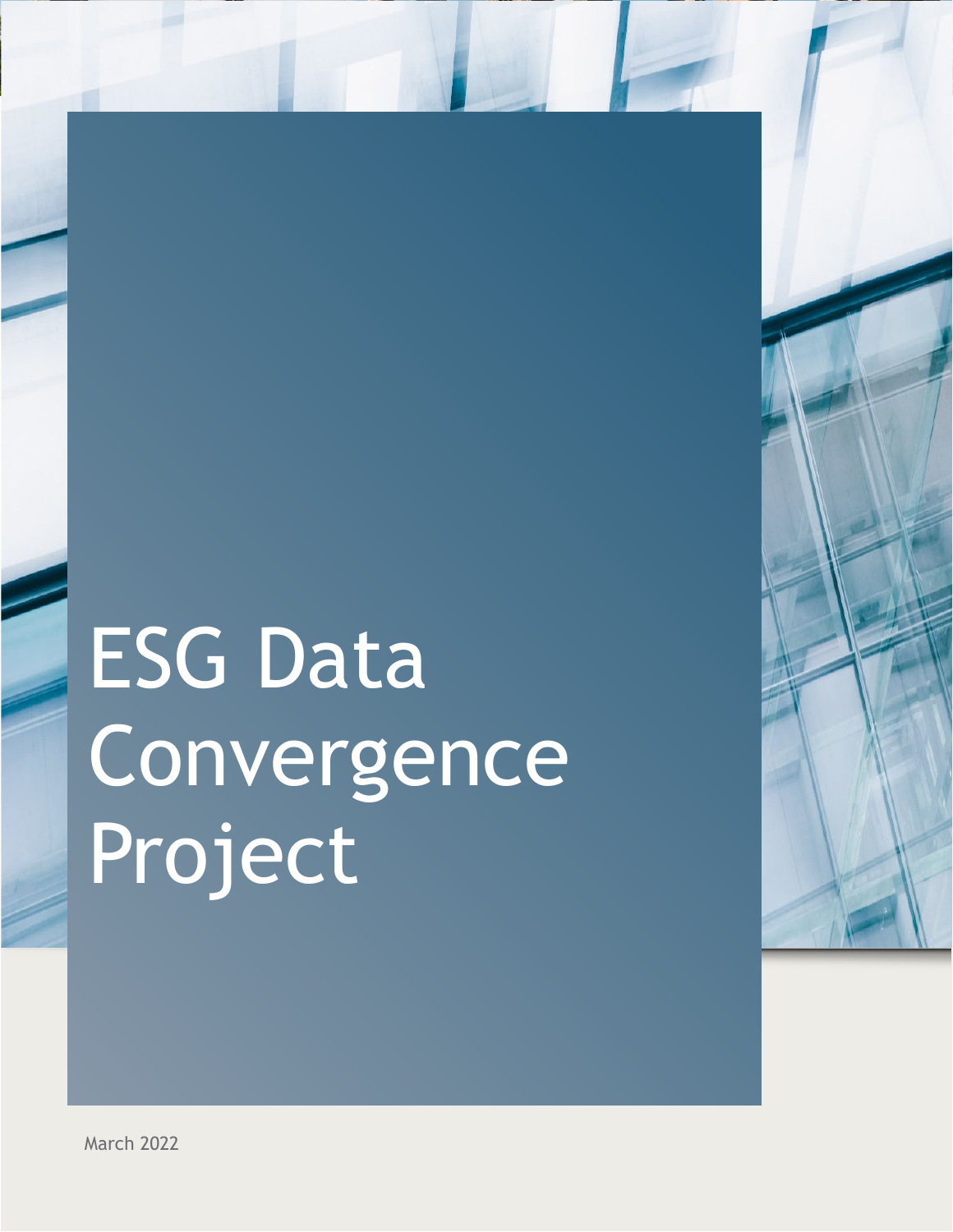## ESG Metrics for Investor Reporting: A handbook

mmmm

## **Table of Contents**

| Should GPs who can only collect some of the metrics still participate? 7                       |
|------------------------------------------------------------------------------------------------|
| Do portfolio companies typically have data readily available for the selected metrics?  7      |
|                                                                                                |
| Will the data reported to the third party be at the portfolio company level or fund level? . 7 |
| How will we ensure anonymization of the data for the benchmark? 8                              |
| What types of benchmarks will be developed and how will they be used?  8                       |
|                                                                                                |
|                                                                                                |
|                                                                                                |
| What if we don't have access to SICS industry codes for portfolio companies? 8                 |
|                                                                                                |
|                                                                                                |
|                                                                                                |
|                                                                                                |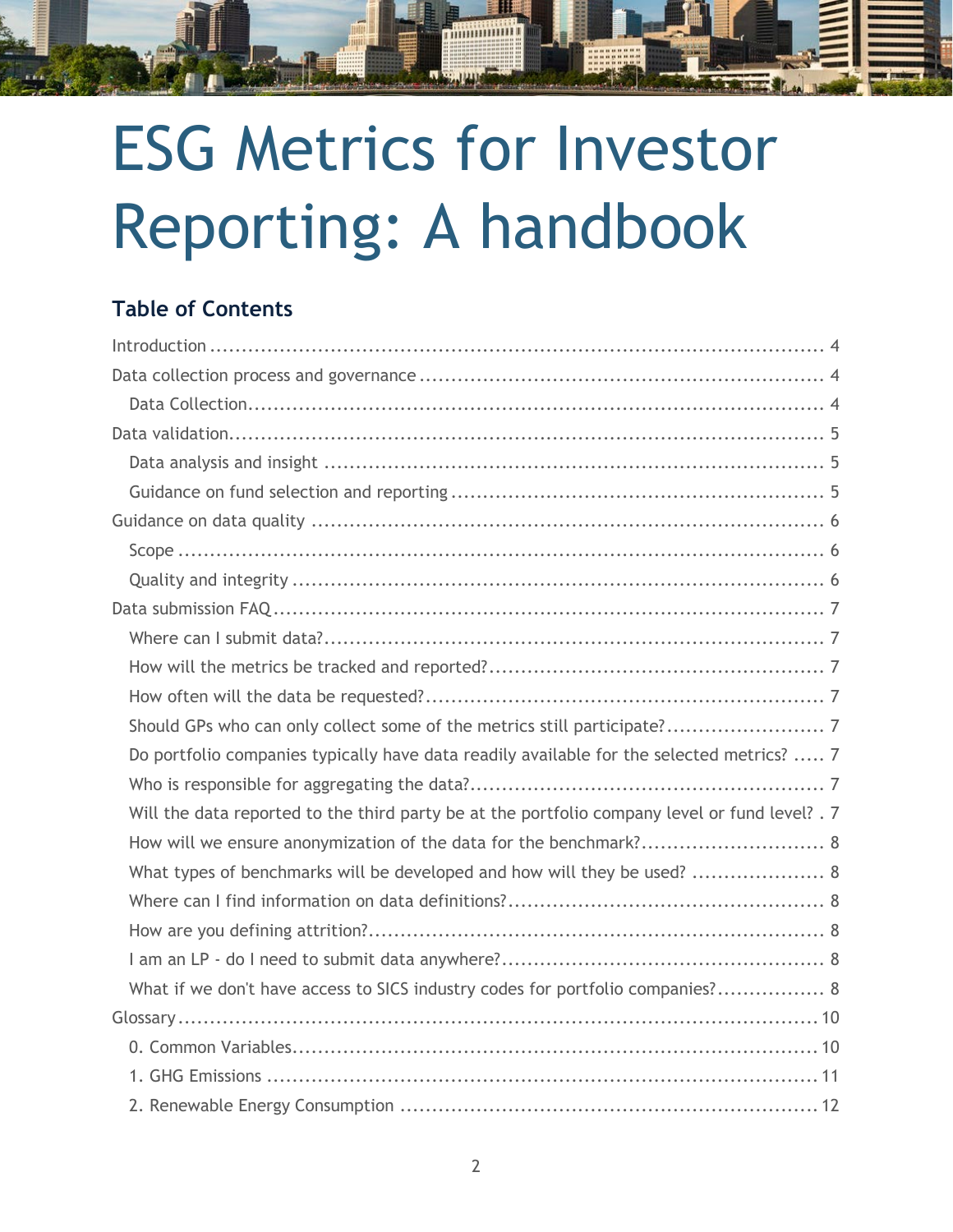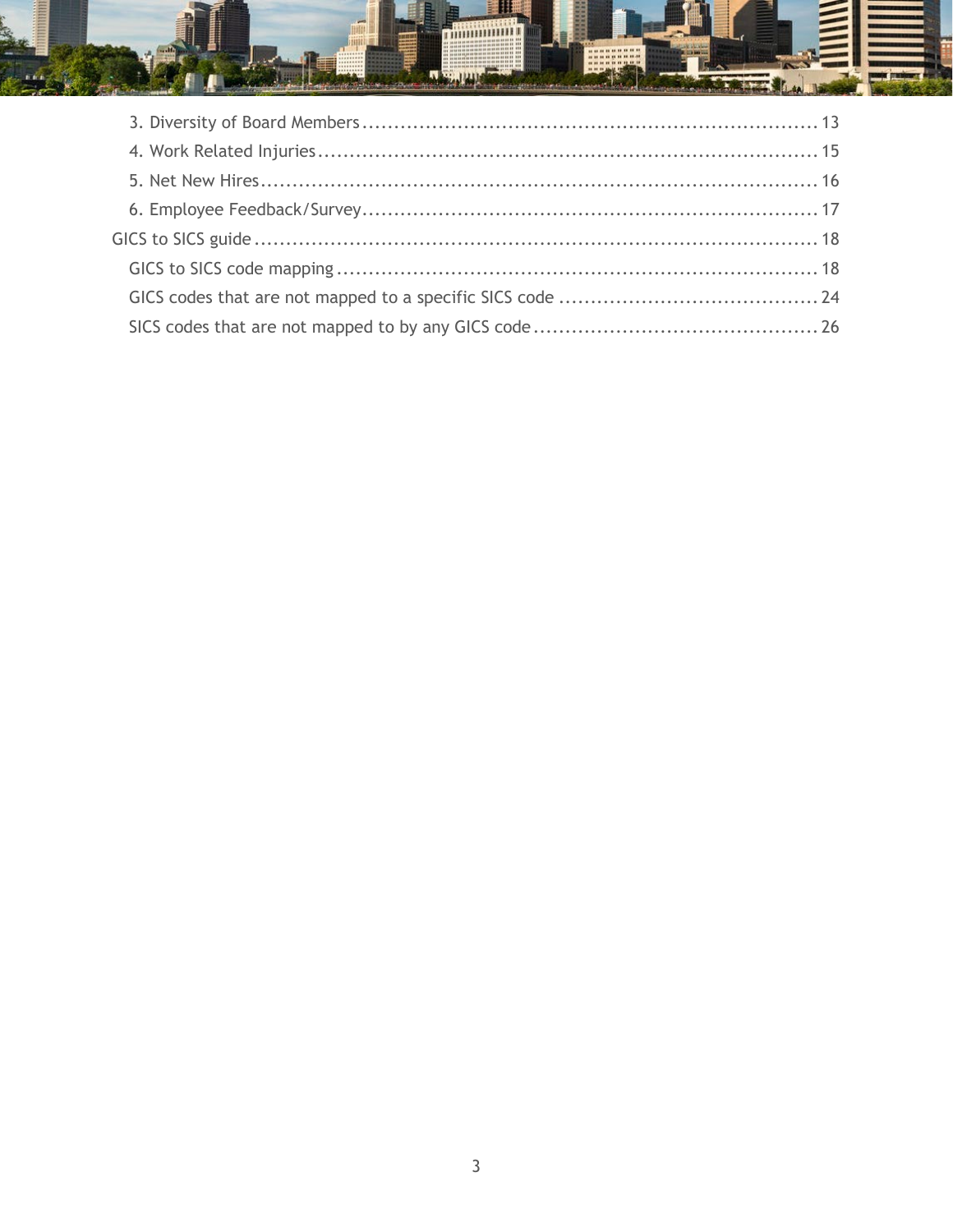<span id="page-3-0"></span>

| <b>Introduction</b> |  |
|---------------------|--|
|---------------------|--|

This document shares guidance for Environmental, Social, and Governance (ESG) reporting within private markets as proposed by the ESG Data Convergence Project, a consortium of General Partners (GPs) and Limited Partners (LPs).

1111111111111

The guiding mission of the working group has been to establish meaningful, performance based ESG data from private companies by converging on a standardized, foundational set of ESG metrics for private investors. The convergence towards a core set of metrics allows GPs and portfolio companies to benchmark their current position and generate progress toward ESG improvements, while enabling greater transparency and more comparable portfolio information for LPs.

In the spirit of the working group, this document is intended to facilitate standardization in data reporting. To do this, we have provided a brief but thorough set of governance recommendations alongside a glossary of relevant terms, definitions, and clarifications. We encourage you to consult this document as needed to streamline your ESG reporting process and address common data-related questions.

## <span id="page-3-1"></span>**Data collection process and governance**



## <span id="page-3-2"></span>**Data Collection**

GPs will collect data annually through their existing data collection systems. We ask that once collected from portfolio companies (PortCos), GPs input the ESG key performance indicators and relevant normalization metrics into the standard excel template so that Limited Partners (LPs) can receive the data in as comparable a form as possible from underlying GPs. Data will be used in two ways:

First, as typically happens, GPs will provide the data directly to any LPs invested in its fund(s), on an as-requested basis (or proactively, if the GP chooses).

Secondly, for data collected in a given calendar year, GPs will provide their data, anonymized at the company level (i.e., "Company A, Company B…") to the master aggregator. For the 2021/2022 cycle, the master aggregator is Boston Consulting Group (BCG). BCG has a template *Benchmarking Agreement* which can be signed by both the GP and BCG to ensure data privacy, confidentiality, and use limited to this effort. BCG will aggregate the data into appropriate benchmarks (controlling for industry, geography, etc.). Benchmarks will only be generated if enough data points exist to ensure that no single portfolio company or fund can be extrapolated from the data. BCG may also perform research and analysis on the aggregated data. The research will be reviewed and approved by the GP Steering Committee with input from the LP Steering Committee before being used publicly in any way, and it will not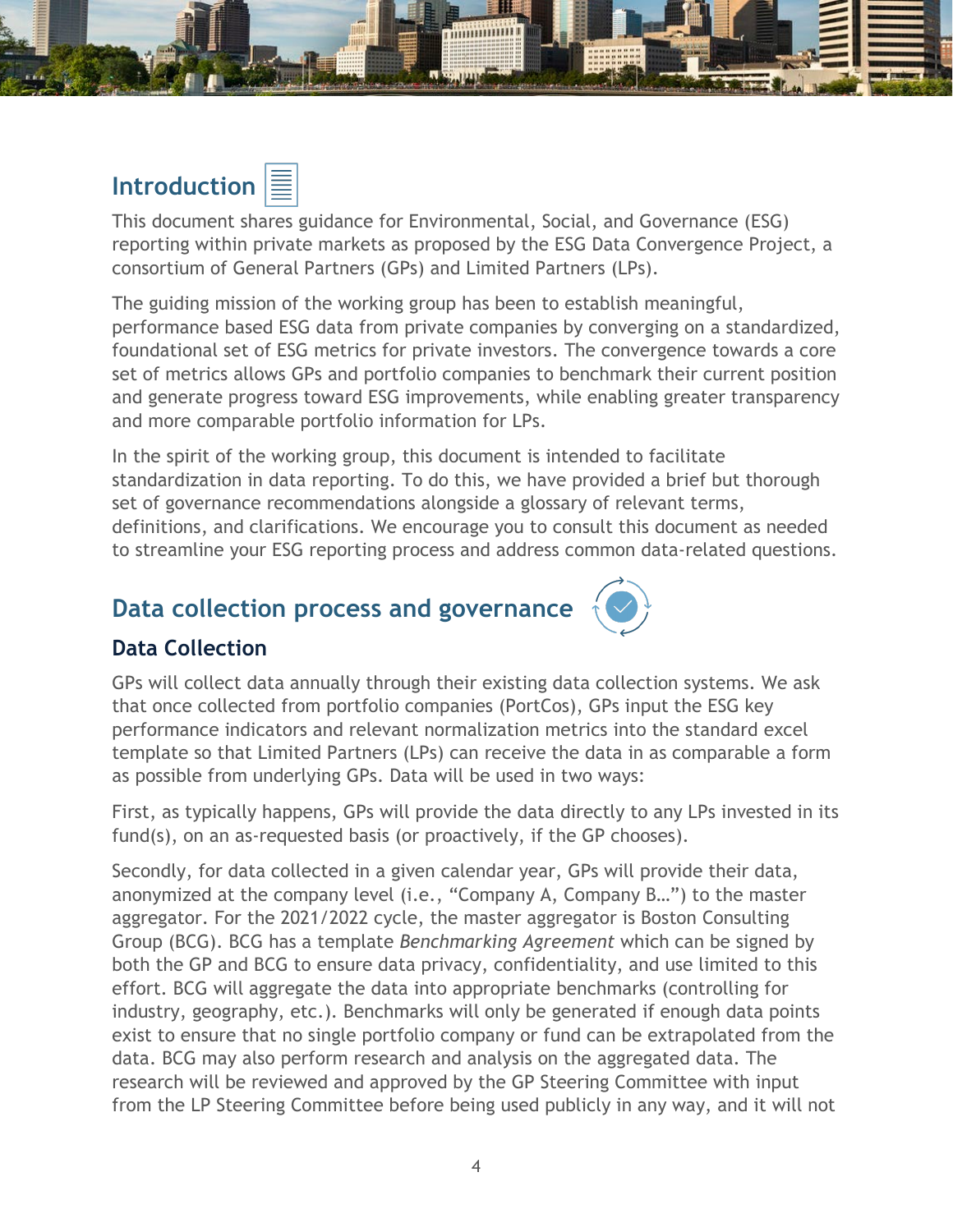

isolate or identify a GP, fund, or specific portfolio company. A master aggregator will be chosen for the 2022/2023 cycle at the discretion of the GP Steering Committee with input from the LP Steering Committee.

The benchmark(s) will not be publicly published at this point. They will be shared directly only with LPs that are formal supporters of the effort, and with GPs that have contributed data to the benchmark(s) by BCG.

Data for the 2021 calendar year will be due April 30, 2022.

## <span id="page-4-0"></span>**Data validation**



The aggregator may in certain instances confirm correct units, missing data, yearover-year (YoY) variances, etc. with GPs, but the responsibility for data quality and integrity rests with the GPs.

#### <span id="page-4-1"></span>**Data analysis and insight**

The aggregator will provide high level analysis and insights into the aggregated data but cannot accommodate bespoke analytical requests.

#### <span id="page-4-2"></span>**Guidance on fund selection and reporting**

Each GP will decide which underlying funds will report this data for the 2021 calendar year. While it is understood that GPs may need to pilot with a subset of existing funds, it is expected that GPs will try to increase the number of funds reporting on this data each year.

It is expected that GPs will report data for all majority owned PortCos. Reporting the data for minority owned PortCos is optional but encouraged.

It is expected that data will be reported for portfolio companies who have entered the fund during the calendar year as soon as possible, but at a minimum within one year of ownership.

If a portfolio company is exited mid-year, we ask that GPs do not include the data, as this could result in incomplete YoY data. Only include data from companies that are in a fund as of 12/31 of that calendar year.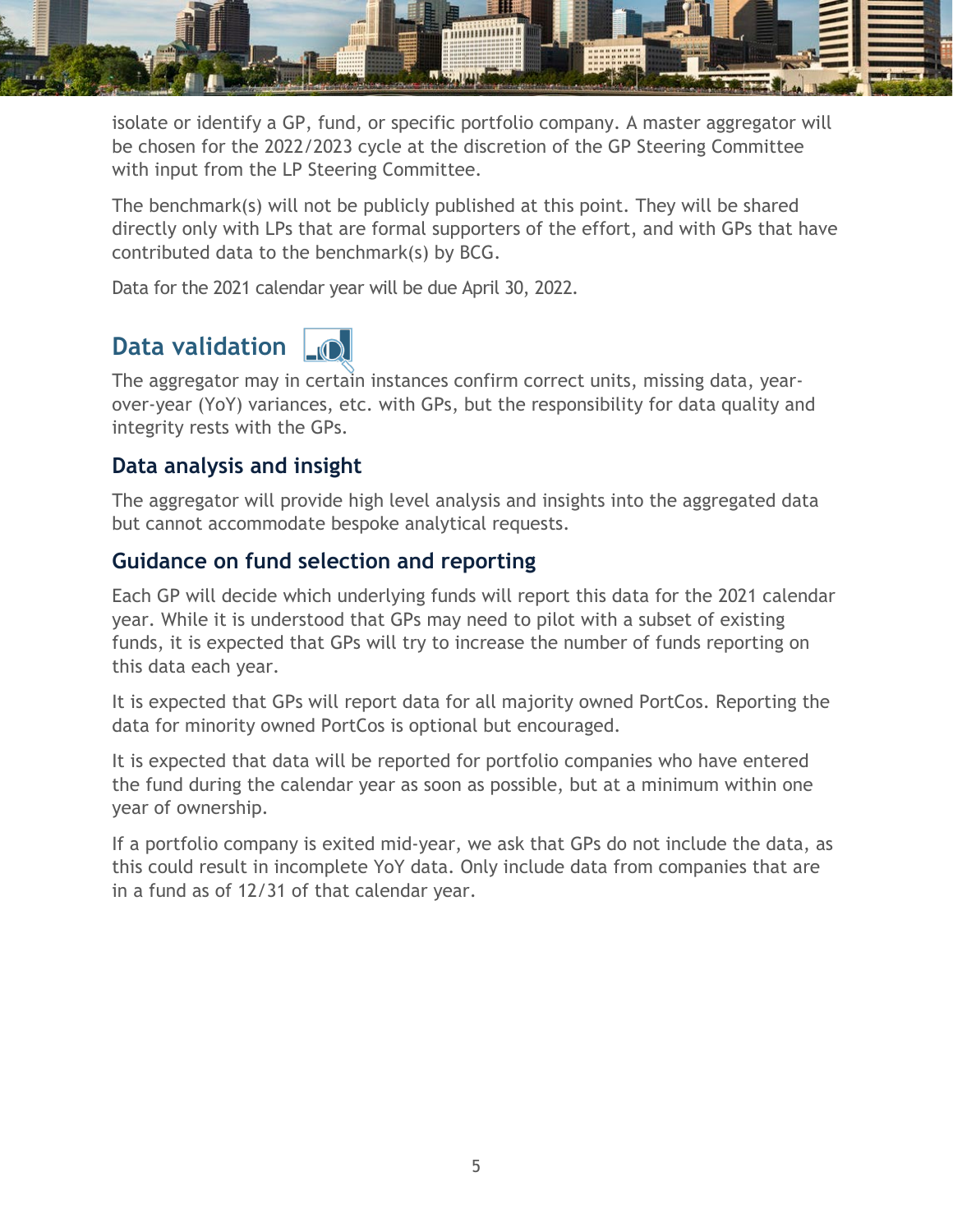## <span id="page-5-0"></span>**Guidance on data quality**

#### <span id="page-5-1"></span>**Scope**

For operational boundaries: GPs should submit data relating to the entire portfolio company and make no adjustments for equity or ownership stake (e.g., 100% of the emissions of the portfolio company for that given year). GPs should submit their equity / ownership stake separately using the Percent ownership (%) metric. For additional guidance in defining operational boundaries, please refer to the GHG Protocol.

**MINIMIN** 

For temporal boundaries: data should be reported for the prior calendar year (January – December).

## <span id="page-5-2"></span>**Quality and integrity**

The following suggested activities represent leading practices that are necessary to produce accurate, investment grade data. Both the GP and PortCos should seek to implement these principles, and the principles should be communicated to all parties involved in the data collection and measurement process, as feasible.

Overall, entities should seek to consistently employ data quality principles to ensure information is comparable and decision useful. This includes:

- 1. Existence verifying that the underlying amounts are founded in reality
- 2. Accuracy there has been no overstatement or understatement
- 3. Completeness there are no omissions
- 4. Consistency employ the same methods to measure and estimate data
- 5. Timeliness reflects the defined scope

Best practices for implementing data governance (both within the PortCo and the GP levels):

- 6. Assign clear roles and responsibilities for data production and assembly
- 7. Establish reporting boundaries including operational and temporal boundaries (see Scope)
- 8. Determine data collection, validation, and consolidation process/workflow (both within the PortCo and the GP levels). This should seek to include:
	- Collection sources, methods, and frequencies/timelines
	- Validation procedures (e.g., sign-off)
	- Consolidation process
	- Documentation and archival, access controls
- 9. Review calculation and estimation methodologies to ensure a consistent approach
- 10. Consider leveraging third-party validation, assurance versus verification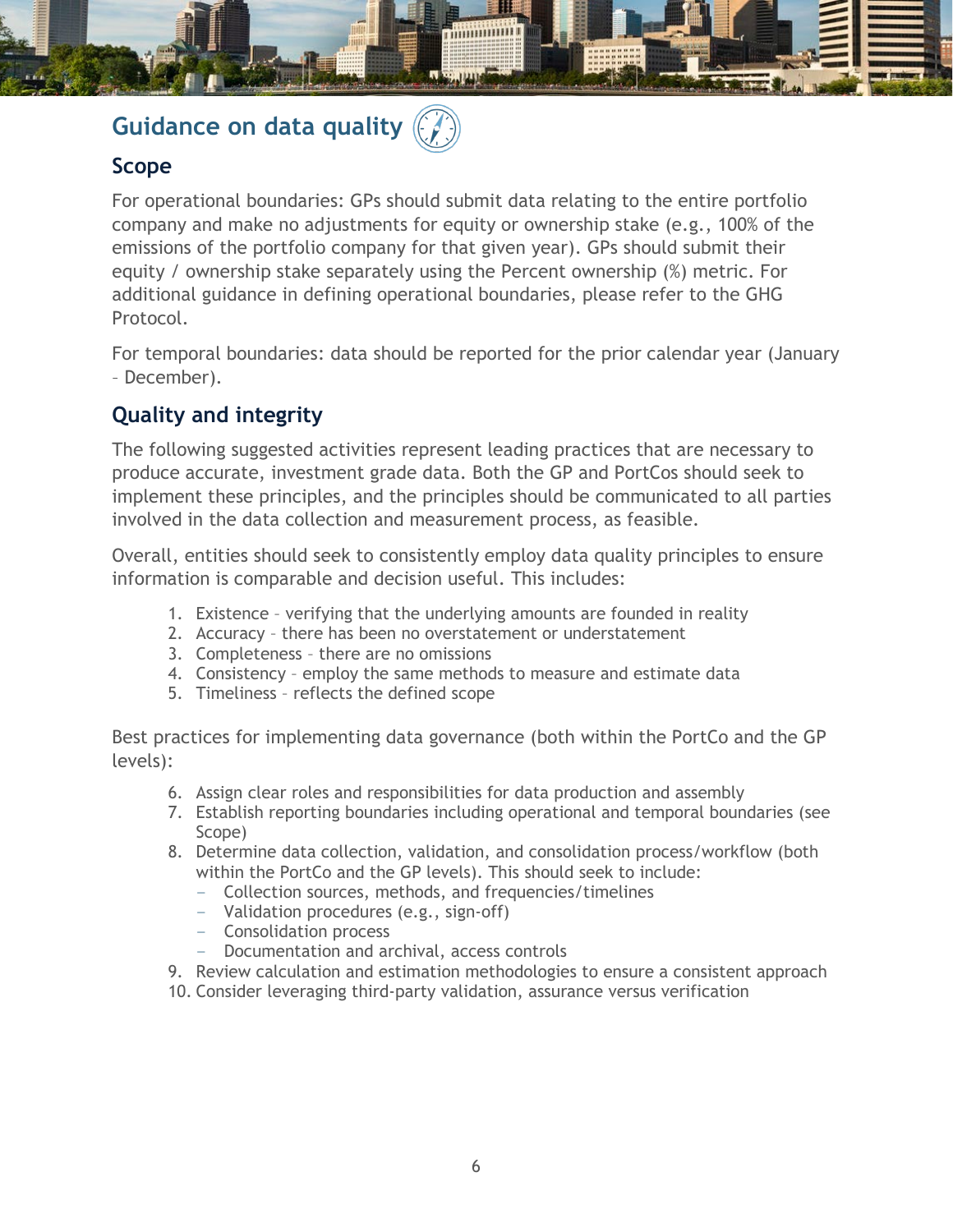

## <span id="page-6-0"></span>**Data submission FAQ**

#### <span id="page-6-1"></span>**Where can I submit data?**

There are two ways to submit data:

- 1. You can submit via Egnyte, BCG's secure portal. To transfer your files via Egnyte, please [click here.](https://protect-us.mimecast.com/s/DABqC4x9gESBv2LDwcOTN1I)
- 2. You can submit via your own proprietary file transfer systems if you are doing this, please use esgbenchmarkdata@bcg.com as the target for the file.

#### <span id="page-6-2"></span>**How will the metrics be tracked and reported?**

The metrics will be tracked and reported in a standardized format for the 2021 calendar year for underlying portfolio companies in covered funds. The data will be aggregated into an anonymized benchmark and may be shared directly with invested LPs.

#### <span id="page-6-3"></span>**How often will the data be requested?**

GPs are asked to report annually, ideally by April 30th of each year. LPs are not responsible for reporting any data.

#### <span id="page-6-4"></span>**Should GPs who can only collect some of the metrics still participate?**

We selected fewer metrics, as we wanted to prioritize feasibility of collection, so we strongly encourage GPs to collect data for as many metrics as is possible. While a complete dataset is most helpful, a high-quality incomplete dataset may still be useful to the project and for participating LPs. Please reach out to ESGmetrics@bcg.com if you would like to discuss participation in the absence of a complete, high-quality dataset.

#### <span id="page-6-5"></span>**Do portfolio companies typically have data readily available for the selected metrics?**

We hope that focusing on fewer initial metrics will allow any portfolio company to collect robust and quality data. However, we acknowledge that portfolio companies vary in their understanding of and ability to collect ESG metrics. For example, some companies do not know how to measure Scope 1 and 2 emissions, which are material but complex, while others already collect the data.

#### <span id="page-6-6"></span>**Who is responsible for aggregating the data?**

The data will be aggregated by a secure and neutral third party. For this initial cycle, the group has partnered with Boston Consulting Group (BCG) who will collect and aggregate the 2021 data by April 30th, 2022 for analysis and distribution in Q2 2022.

#### <span id="page-6-7"></span>**Will the data reported to the third party be at the portfolio company level or fund level?**

GPs will report data to the third party at the portfolio company level. GPs will anonymize both the company and fund name before sending the data to the third party. Data reported to the aggregator will only be used in an aggregated fashion, and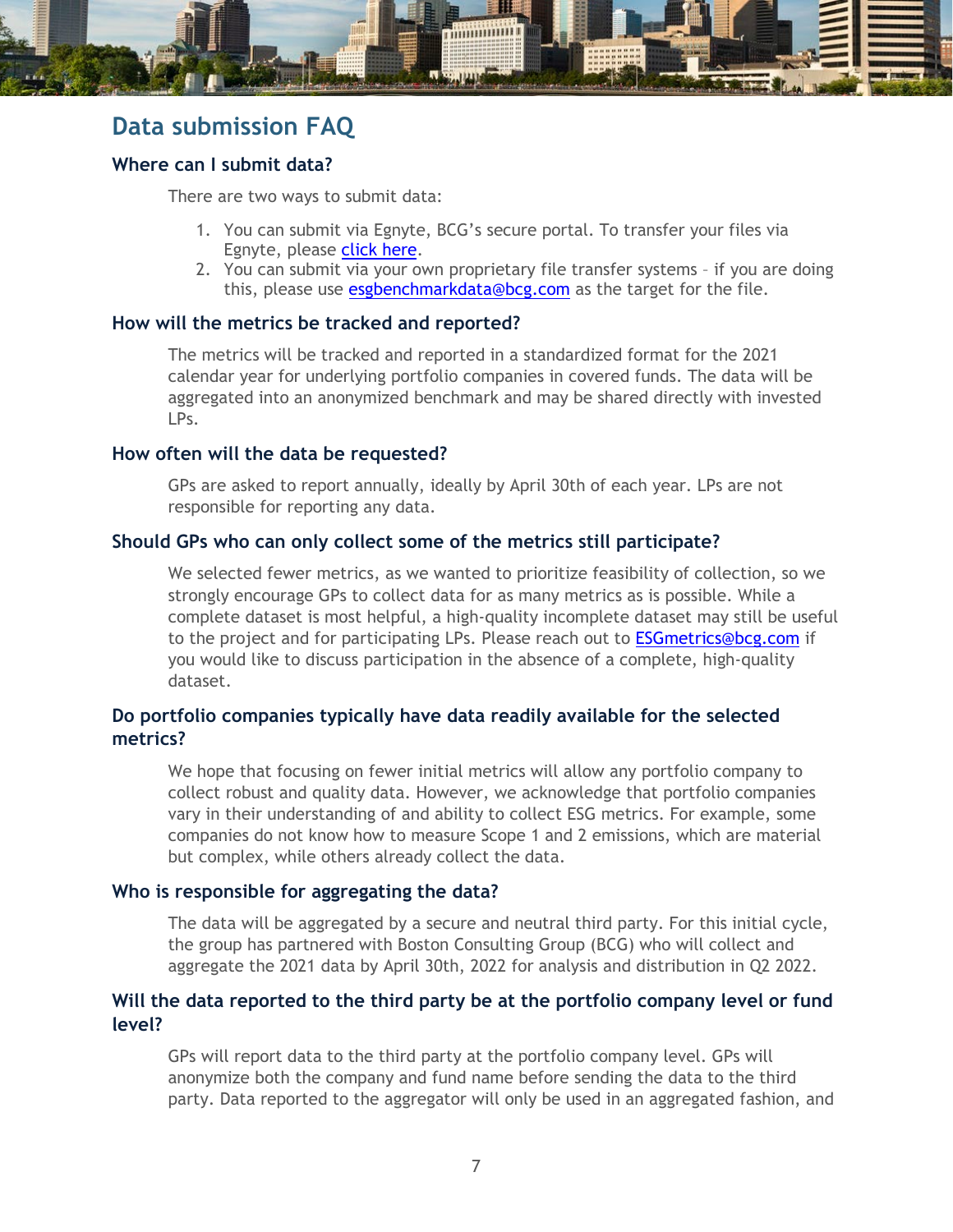

cannot be extracted at the GP, fund, or portfolio company level. The data shared with the aggregator will be governed by the data privacy legal agreement with the third party and cannot be used for any other applications. Data privacy and security are of the utmost importance.

#### <span id="page-7-0"></span>**How will we ensure anonymization of the data for the benchmark?**

We have implemented several measures to ensure anonymization:

- 1. There is and always will be a legal benchmarking agreement in place centered on data security and privacy.
- 2. GPs will anonymize both the company and fund names when sending to the thirdparty data aggregator to ensure the third party is not able to "back into" any company-specific information.
- 3. Research, if publicly shared, will be presented only in an aggregated format that highlights industry trends. Note that non-anonymized or non-aggregated portfolio company data will continue to be transferred directly from GPs to invested LPs.

#### <span id="page-7-1"></span>**What types of benchmarks will be developed and how will they be used?**

Participating GPs and LPs will have access to a set of standardized benchmarks showing industry averages, medians, and trends over time using normalizers. GPs will use the benchmarks to understand where their portfolio companies stand relative to peers, and to identify opportunities for improvement. LPs will use the standardized benchmark to compare data points across their portfolio, and to better understand their portfolio exposure and performance on ESG domains relative to various benchmarks.

#### <span id="page-7-2"></span>**Where can I find information on data definitions?**

Please see the list of data definitions in the data submission sheet, and if you have any further questions, please feel free to contact **ESGMetrics@bcg.com.** 

#### <span id="page-7-4"></span>**I am an LP - do I need to submit data anywhere?**

We are not asking LPs to submit data directly, but we do ask that you encourage your GPs to commit to the project and contribute data from their portfolio companies.

#### <span id="page-7-3"></span>**How are you defining attrition?**

We are defining attrition as the number of FTE leaving the business, excluding those from M&A, over the course of the year divided by the average number of FTEs in previous year multiplied by 100.

In some contexts, attrition is defined as when an employee departs (voluntary and involuntary) and their role is not replaced, whereas turnover is defined as when an employee departs and their role is replaced. However, we are not requiring GPs to make this distinction when submitting data; we are defining attrition as the movement of people, given that open roles do not employ people, and there can be ambiguity surrounding role definitions that may be difficult to standardize.

However, one nuance for attrition is that we are asking for FTE. For example, if an individual left who was employed half-time, they would count as half an FTE.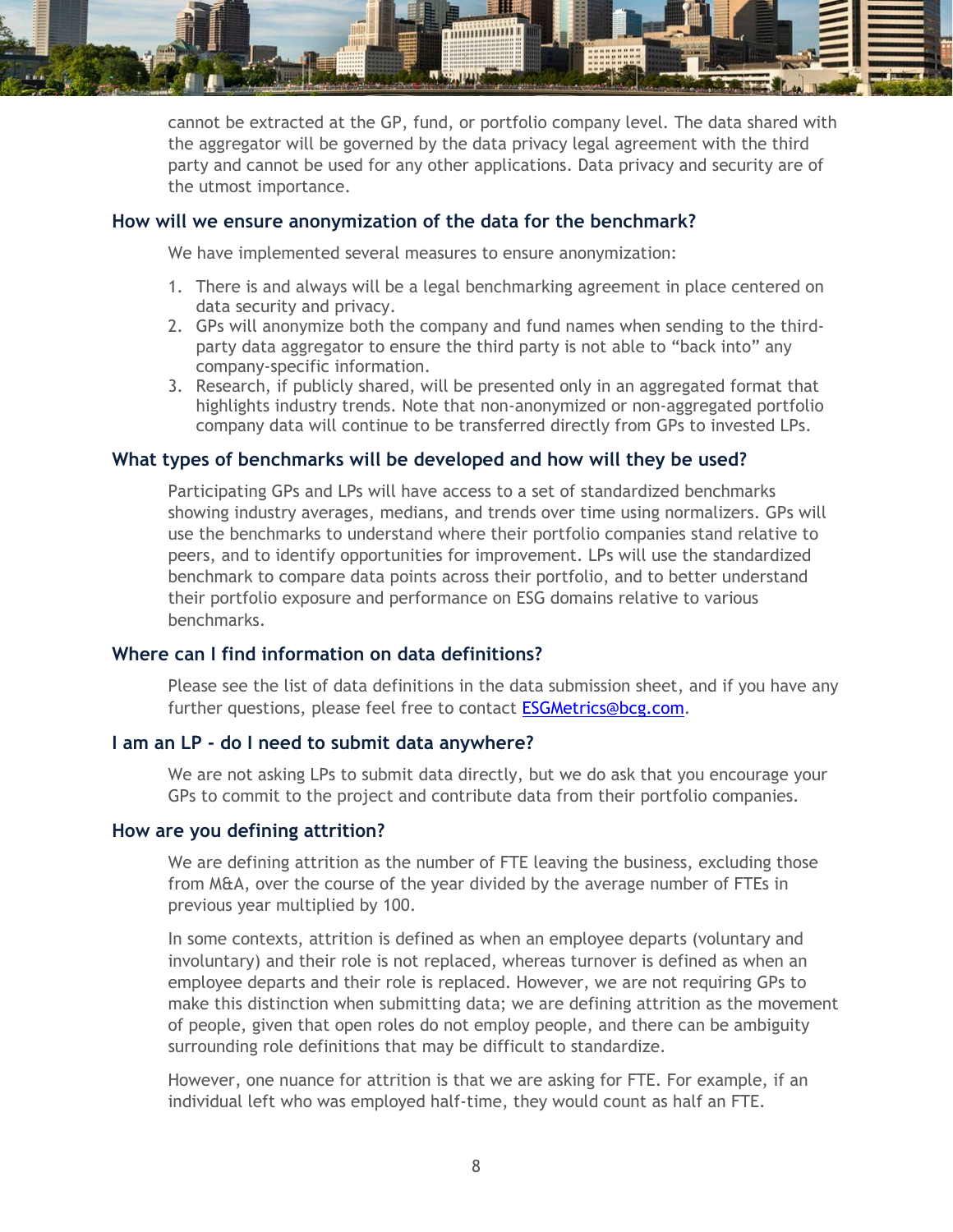

#### **What if we don't have access to SICS industry codes for portfolio companies?**

If your portfolio companies are currently not classified within SICS, please see a draft GICS to SICS guide (from page 18) for guidance. If you do not have access to either GICS or SICS classifications for portfolio companies, please contact us at ESGMetrics@bcg.com.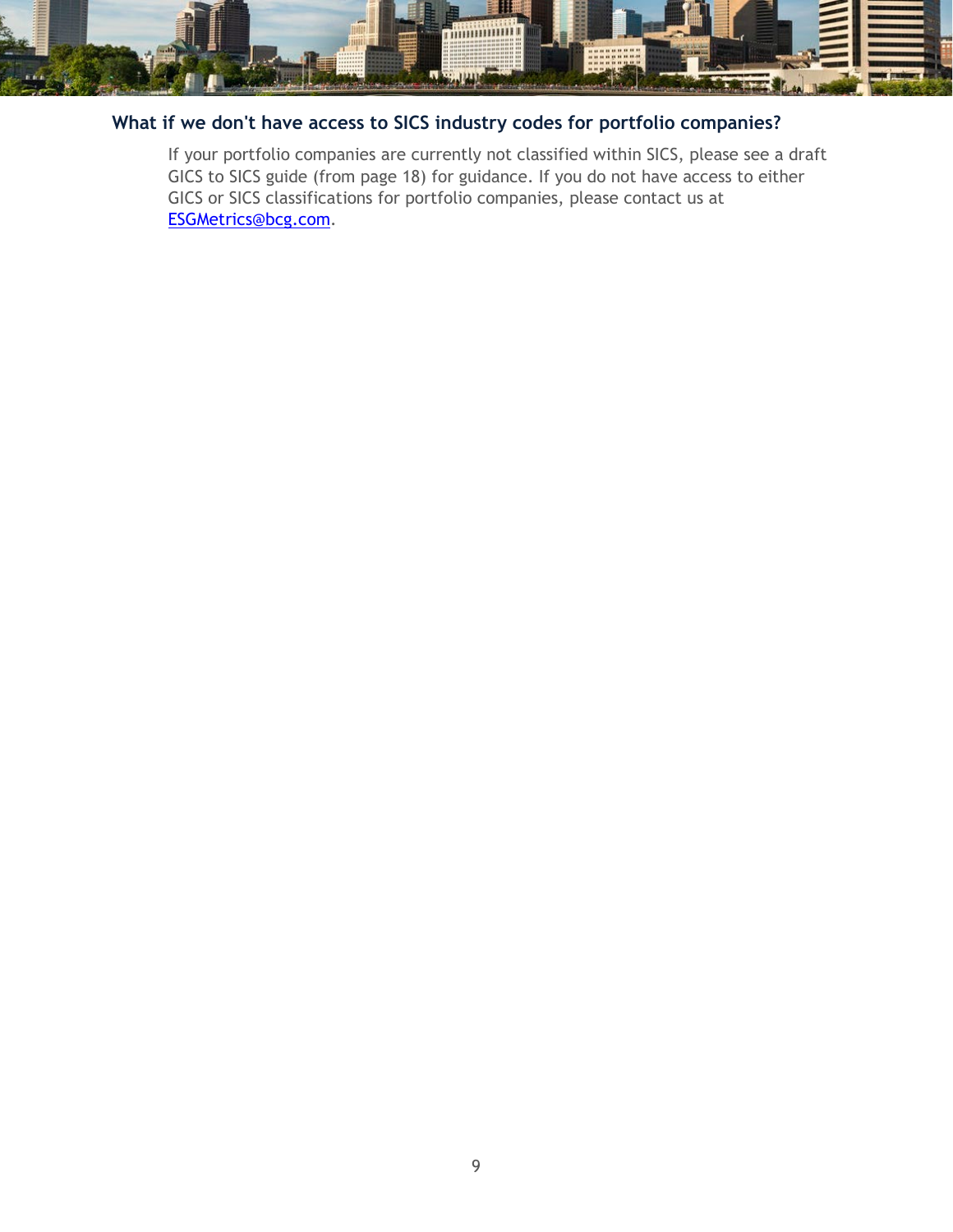## <span id="page-9-0"></span>**Glossary**

## <span id="page-9-1"></span>**0. Common Variables**

| Metric                                                                   | <b>Definition</b>                                                                                                   | <b>Units</b>  | Sources and<br>Guidance                        |
|--------------------------------------------------------------------------|---------------------------------------------------------------------------------------------------------------------|---------------|------------------------------------------------|
| Company ID                                                               | Unique identifier for portfolio<br>company that should be<br>anonymized by the GP                                   | <b>String</b> |                                                |
| <b>General Partner</b>                                                   | Name of general partner                                                                                             | Name          |                                                |
| Fund ID                                                                  | Unique identifier for fund that<br>portfolio company is a part of, that<br>should be anonymized by the GP           | <b>String</b> |                                                |
| Country of domicile/<br>headquarters                                     | Country where company affairs are<br>discharged. Please provide only one<br>country (if more, provide explanation). | Country       |                                                |
| Primary country of<br>operations - optional                              | Country where majority of revenue is Country<br>collected. Please provide only one<br>country.                      |               |                                                |
| Company structure -<br>optional                                          | <b>Private or Public</b>                                                                                            | Name          |                                                |
| Growth Stage of<br>Company                                               | Description of company growth<br>stage: venture/growth/PE. This is<br>based on self-determination.                  | <b>String</b> |                                                |
| Percent ownership                                                        | Equity ownership stake for general<br>partner, between 0-100%                                                       | $\%$          |                                                |
| Primary sector of<br>operations                                          | Sector according to SASB<br>Sustainable Industry<br><b>Classification System (SICS)</b>                             | Sector        | SICS-Industry-<br>List.pdf<br>(sasb.org)       |
| Primary industry of<br>operations                                        | Industry according to SASB<br>Sustainable Industry<br><b>Classification System (SICS)</b>                           | Industry      | SICS-Industry-<br>List.pdf<br>(sasb.org)       |
| Currency                                                                 | Description of monetary<br>unit using three letter<br>code (ISO 4217 code)                                          |               | ISO code ISO - ISO 4217<br>– Currency<br>codes |
| Revenue                                                                  | Annual revenue reported at the end<br>of the calendar year, in US dollars                                           | #             |                                                |
| Total number of Full<br><b>Time Equivalents</b><br>(FTE) in current year | Number of Full-Time Equivalent (FTE) $#$<br>employees at the end of the calendar<br>year                            |               |                                                |

**Tillinooni** 

**ESL**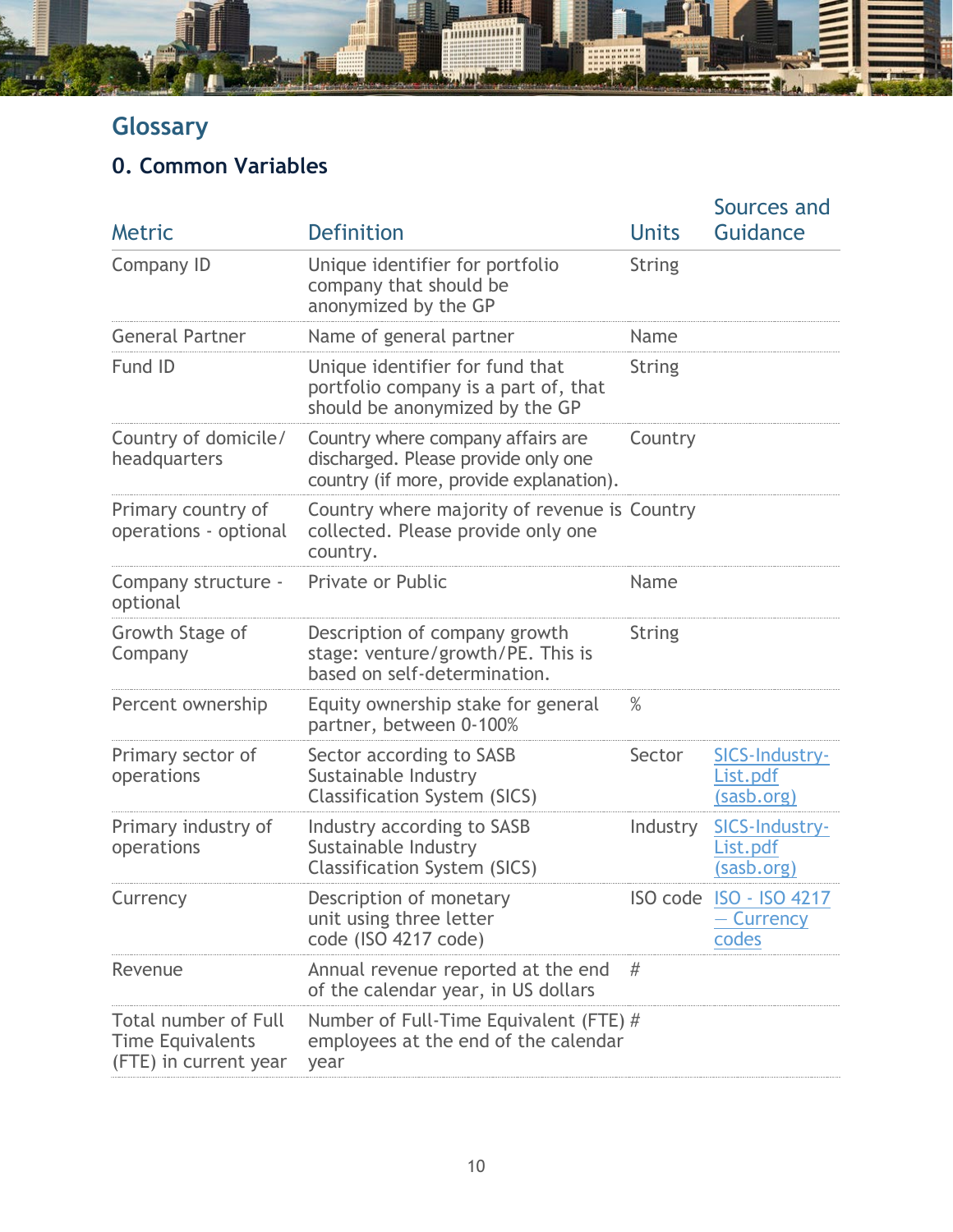

| in previous year | Total number of FTEs Number of FTEs at the end of the<br>previous calendar year                                                                                                                                                                                                                              |                  |
|------------------|--------------------------------------------------------------------------------------------------------------------------------------------------------------------------------------------------------------------------------------------------------------------------------------------------------------|------------------|
| Employee         | Number of full-time equivalent<br>employees and contractors who are<br>in permanent or long-term roles;<br>temporary employment (fixed term,<br>project based, task based, seasonal<br>or casual) is not counted in line with<br>the IRS definition of 120 days or less<br>for seasonal/temporary employment | # IRS definition |

## <span id="page-10-0"></span>**1. GHG Emissions**

| <b>Metric</b>                                 | <b>Definition</b>                                                                                                        | <b>Units</b>                                                     | Sources and<br>guidance                                                                                    | <b>Related</b><br>frameworks                                                   |
|-----------------------------------------------|--------------------------------------------------------------------------------------------------------------------------|------------------------------------------------------------------|------------------------------------------------------------------------------------------------------------|--------------------------------------------------------------------------------|
| Scope 1<br><b>Emissions</b><br>(tCO2e)        | Direct emissions due<br>to owned, controlled<br>sources accounted for<br>using GHG Protocol                              | $#$ , tCO2e,<br>(metric<br>tons of CO2<br>emissions)             | Corporate<br><b>Standard</b><br><b>Greenhouse Gas</b><br>Protocol<br>(ghgprotocol.org)                     | GRI 305:1-3,<br>TCFD,<br>GHG Protocol,<br>SFDR,<br>CDP,<br>WEF,<br><b>SASB</b> |
| Scope 2<br><b>Emissions</b><br>(tCO2e)        | Indirect emissions due<br>to purchase of<br>electricity, heat, steam,<br>etc. accounted for using<br><b>GHG Protocol</b> | $\#$ , tCO2e,<br>(metric)<br>tons of CO2 Protocol<br>emissions)  | <b>Scope 2 Guidance</b><br>  Greenhouse Gas<br>(ghgprotocol.org)                                           | GRI 305:1-3,<br>TCFD,<br>GHG Protocol,<br>SFDR,<br>CDP,<br>WEF,<br><b>SASB</b> |
| Scope 3<br>Emissions<br>(tCO2e)<br>(optional) | All other indirect<br>emissions accounted<br>for using GHG Protocol                                                      | $#$ , tCO2e,<br>(metric<br>tons of CO <sub>2</sub><br>emissions) | Scope 3<br><b>Calculation</b><br><b>Guidance</b><br><b>Greenhouse Gas</b><br>Protocol<br>(ghgprotocol.org) | GRI 305:1-3,<br>TCFD,<br>GHG Protocol,<br>SFDR,<br>CDP,<br><b>WEF</b>          |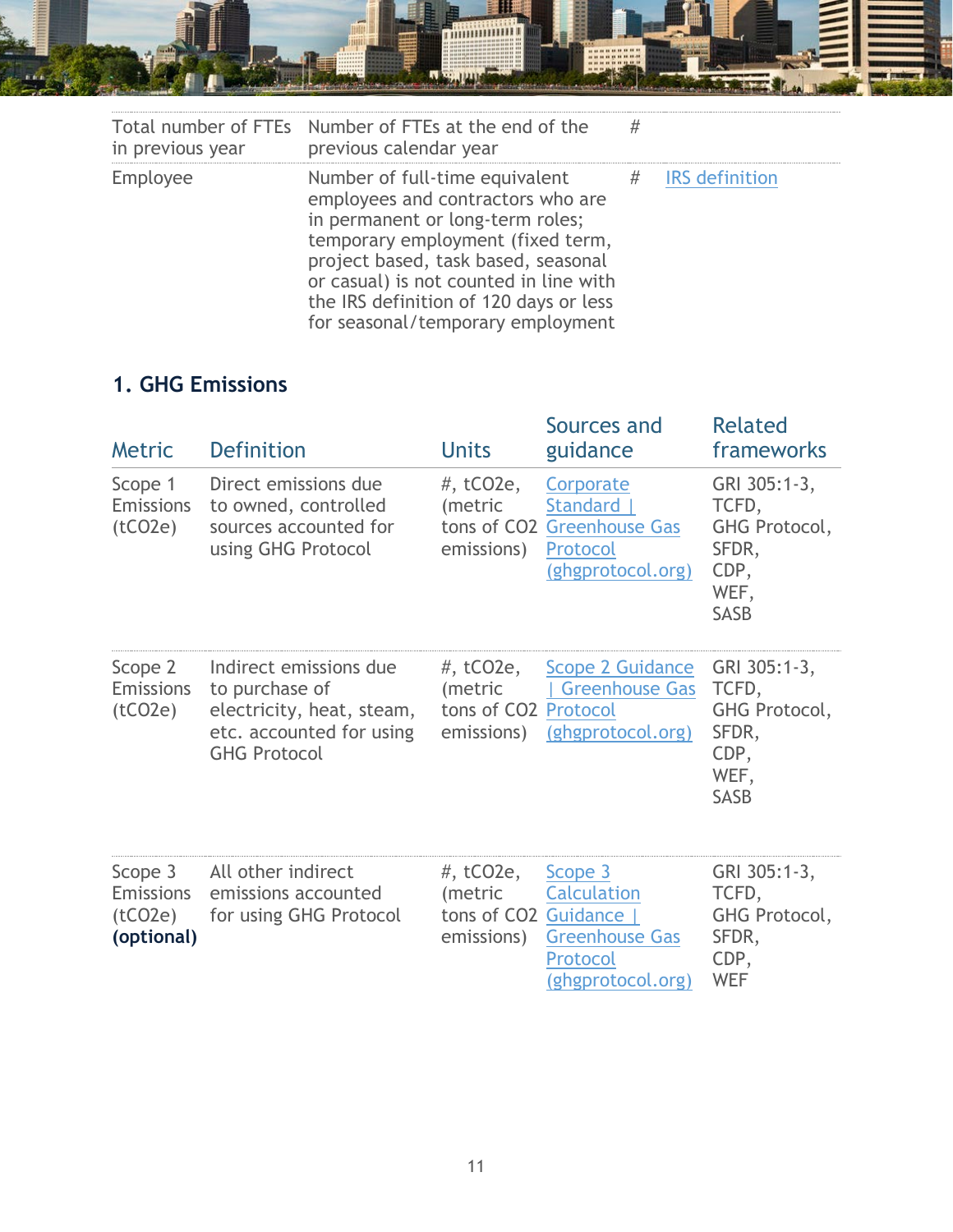

## <span id="page-11-0"></span>**2. Renewable Energy Consumption**

| <b>Metric</b>                                | <b>Definition</b>                                                                                                                                                                                                                                                                                                                                                                      | <b>Units</b> | Sources and<br>guidance                                                                                                                                | <b>Related</b><br>frameworks             |                                  |                                         |
|----------------------------------------------|----------------------------------------------------------------------------------------------------------------------------------------------------------------------------------------------------------------------------------------------------------------------------------------------------------------------------------------------------------------------------------------|--------------|--------------------------------------------------------------------------------------------------------------------------------------------------------|------------------------------------------|----------------------------------|-----------------------------------------|
| in kWh                                       | Total energy The scope of energy<br>consumption consumption includes only<br>energy directly consumed by<br>the entity during the<br>reporting period.                                                                                                                                                                                                                                 | $#$ , kWh    |                                                                                                                                                        |                                          | <b>SASB CG-EC-</b><br>130a.1.(1) | GRI,<br>SASB,<br>CDP,<br>TCFD,<br>SFDR, |
|                                              | The scope of energy<br>consumption includes energy<br>from all sources, including<br>energy purchased from sources<br>external to the entity and<br>energy produced by the entity<br>itself (self-generated). For<br>example, direct fuel usage,<br>purchased electricity, and<br>heating, cooling, and steam<br>energy are all included within<br>the scope of energy<br>consumption. |              |                                                                                                                                                        | <b>CDSB</b>                              |                                  |                                         |
| Renewable<br>energy<br>consumption<br>in kWh | Total renewable energy<br>consumed from: geothermal,<br>solar, sustainably sourced<br>biomass (including biogas),<br>hydropower and wind energy<br>sources. Accounting should<br>follow best practices outlined<br>in RE100 and GHG Protocol<br>Scope 2 Guidance.                                                                                                                      | $#$ , kWh    | Scope 2<br>Guidance  <br>Greenhouse<br><b>Gas Protocol</b><br>(ghgprotocol<br>.org);<br><b>Technical</b><br>guidance<br><b>RE100</b><br>(there100.org) | SASB,<br>CDP,<br>TCFD,<br>SFDR,<br>CDSB, |                                  |                                         |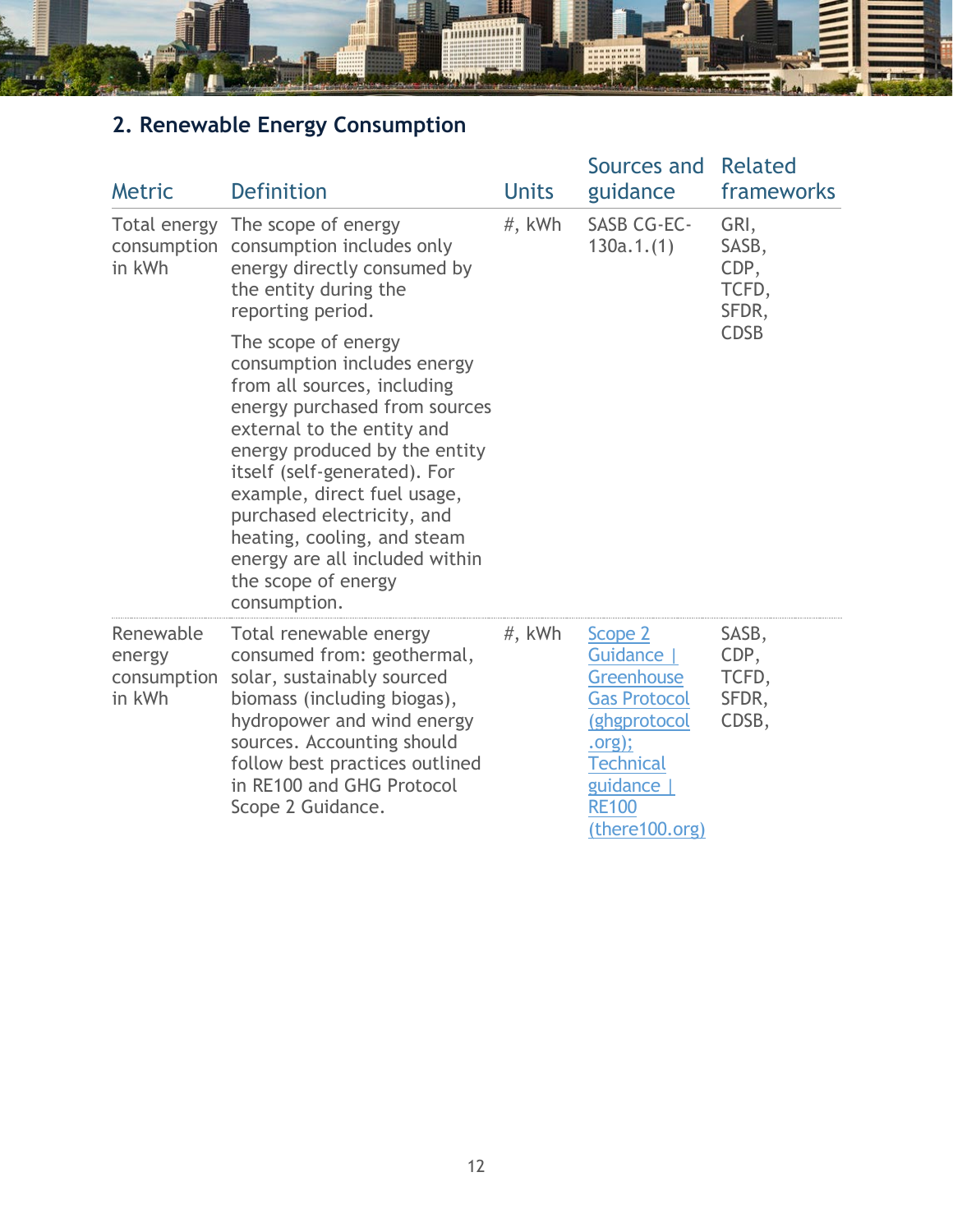

## <span id="page-12-0"></span>**3. Diversity of Board Members**

|                                                                                                                |                                                                                                                                                                                                                                                                                                                                                                                                                                                                                                                                                                                                                                                                                                                                                                                                                                                                                     |   | <b>Sources</b><br>and | Related                                                 |
|----------------------------------------------------------------------------------------------------------------|-------------------------------------------------------------------------------------------------------------------------------------------------------------------------------------------------------------------------------------------------------------------------------------------------------------------------------------------------------------------------------------------------------------------------------------------------------------------------------------------------------------------------------------------------------------------------------------------------------------------------------------------------------------------------------------------------------------------------------------------------------------------------------------------------------------------------------------------------------------------------------------|---|-----------------------|---------------------------------------------------------|
| <b>Metric</b>                                                                                                  | <b>Definition</b>                                                                                                                                                                                                                                                                                                                                                                                                                                                                                                                                                                                                                                                                                                                                                                                                                                                                   |   |                       | Units guidance frameworks                               |
| of board<br>members                                                                                            | Total number Number of people on board of<br>directors at end of Calendar Year                                                                                                                                                                                                                                                                                                                                                                                                                                                                                                                                                                                                                                                                                                                                                                                                      | # |                       | GRI 405-1b,<br><b>SASB</b><br><b>WEF</b>                |
| Number of<br>women board<br>members                                                                            | Number of women on board of<br>directors at end of Calendar Year                                                                                                                                                                                                                                                                                                                                                                                                                                                                                                                                                                                                                                                                                                                                                                                                                    | # |                       | GRI 405-1b,<br><b>SASB</b><br><b>WEF</b><br><b>SFDR</b> |
| Number of<br>LGBTQ board<br>members<br>(optional)                                                              | Number of people self-identified as<br>LGBTQ on board of directors at end<br>of Calendar Year                                                                                                                                                                                                                                                                                                                                                                                                                                                                                                                                                                                                                                                                                                                                                                                       | # |                       | GRI 405-1b,<br><b>SASB</b><br><b>WEF</b>                |
| Number of<br>board<br>members<br>from under-<br>represented<br>groups<br>(optional for<br>non-US<br>companies) | Number of people self-identified as<br>belonging to an under-represented<br>group:<br>For US Companies, under-represented<br>groups include:<br>11. African<br>American/Black/African/Cari<br>bbean<br>/Black British: A Person<br>Having Origins in Any of The<br><b>Black Racial Groups Of Africa</b><br>12. Hispanic Or Latino: A Person<br>of Cuban, Mexican, Puerto<br>Rican, South or Central<br>American, Or Other Spanish<br>Culture Or Origin, Regardless<br>Of Race<br>13. Native American Or Alaska<br>Native: A Person Having<br>Origins in Any of The Original<br>Peoples Of North And South<br>America (Including Central<br>America), And Who Maintains<br><b>Tribal Affiliation Or</b><br><b>Community Attachment</b><br>14. For non-US companies:<br>PortCos are encouraged to<br>adopt governmental<br>guidelines or, in absence of<br>this, local convention; no | # |                       | GRI 405-1b,<br><b>SASB</b><br><b>WEF</b>                |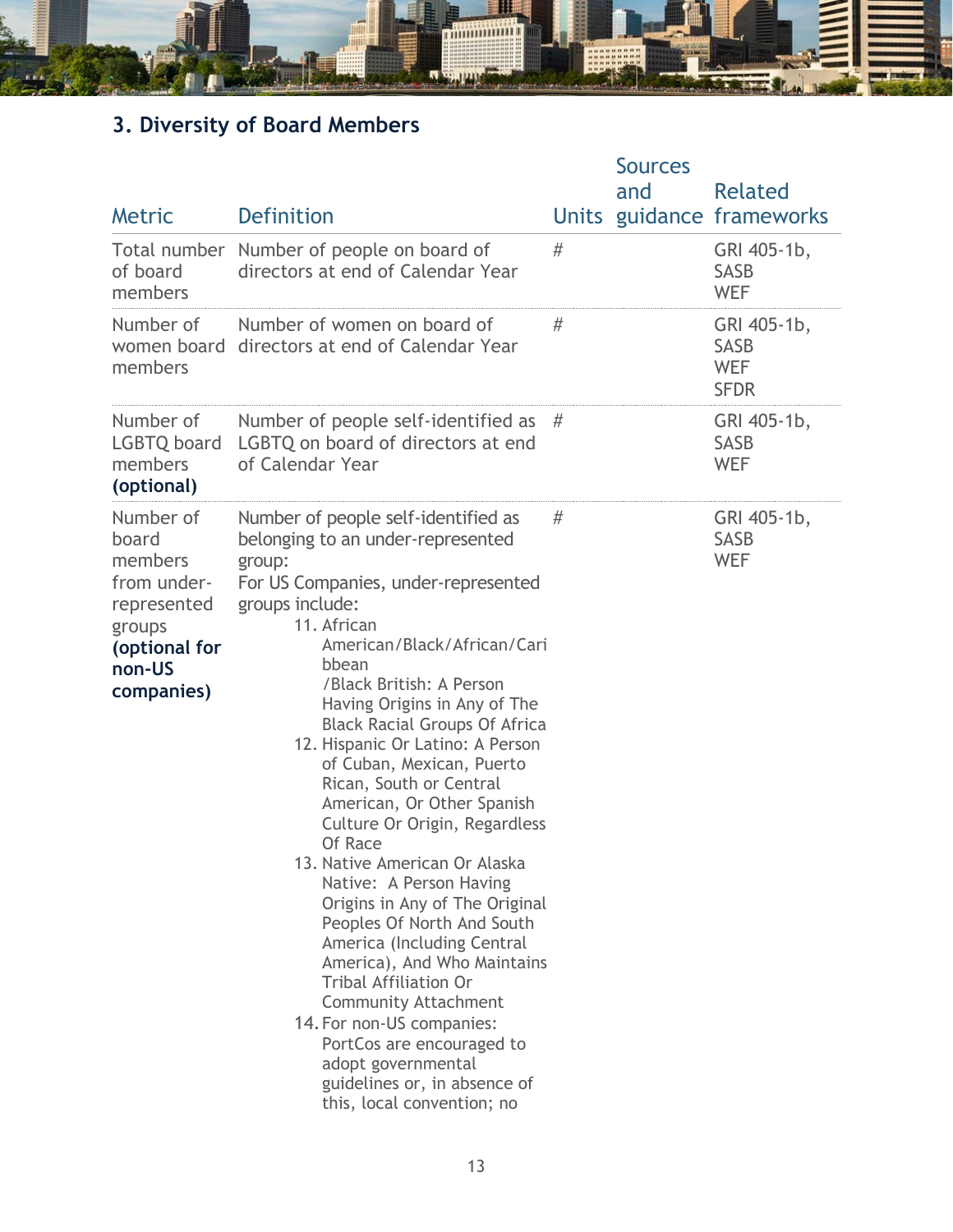

data is expected where local jurisdictions prohibit collection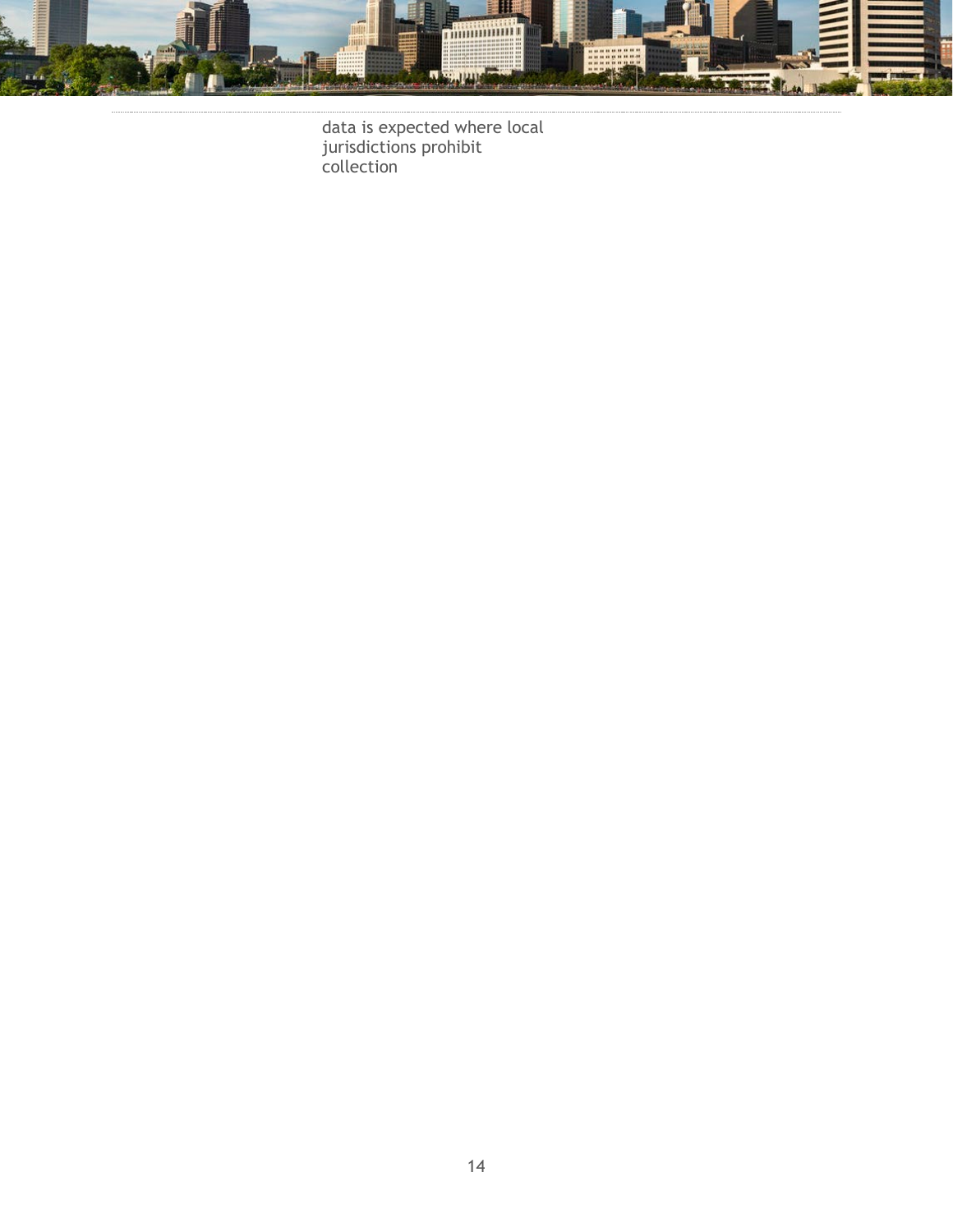

## <span id="page-14-0"></span>**4. Work Related Injuries**

| <b>Metric</b>                               | <b>Definition</b>                                                                                                                                                                                                                                                                                                                                | <b>Units</b> | <b>Sources</b><br>and guidance                                                                                                       | <b>Related</b><br>frameworks                                                            |                                                               |
|---------------------------------------------|--------------------------------------------------------------------------------------------------------------------------------------------------------------------------------------------------------------------------------------------------------------------------------------------------------------------------------------------------|--------------|--------------------------------------------------------------------------------------------------------------------------------------|-----------------------------------------------------------------------------------------|---------------------------------------------------------------|
| Number of<br>work-<br>related<br>injuries   | Total number of injuries,<br>as defined by local<br>jurisdiction, within<br>the last<br>calendar year.                                                                                                                                                                                                                                           | #            |                                                                                                                                      | <b>Resolution</b><br>concerning<br>statistics of<br>occupational<br>injuries (resulting | GRI:2018<br>403-9a&b,<br>GRI:2018<br>$403 - 6a$<br><b>WEF</b> |
|                                             | Injury records could<br>come from national<br>systems as part of<br>primary data source (e.g.,<br>labor inspection records<br>and annual reports;<br>insurance and compensation<br>records, death registers),<br>supplemented by surveys.                                                                                                        |              | from occupational<br>accidents) (ilo.org)                                                                                            |                                                                                         |                                                               |
| Number of<br>work-<br>related<br>fatalities | Total number of fatalities<br>as defined by local<br>jurisdiction, within<br>the last calendar year.<br>Fatality records could come<br>from national systems as part<br>of primary data source (e.g.,<br>labor inspection records and<br>annual reports; insurance<br>and compensation records,<br>death registers),<br>supplemented by surveys. | #            | <b>Resolution</b><br>concerning<br>statistics of<br>occupational<br>injuries (resulting<br>from occupational<br>accidents) (ilo.org) | GRI:2018<br>403-9a&b,<br>GRI:2018<br>$403 - 6a$<br><b>WEF</b><br><b>SASB</b>            |                                                               |
| Days lost<br>due to<br>injury               | Total days lost due to<br>work-related injury                                                                                                                                                                                                                                                                                                    | $#$ , days   | <b>Resolution</b><br>concerning<br>statistics of<br>occupational<br>injuries (resulting<br>from occupational<br>accidents) (ilo.org) | International<br>Labor<br>Organization,<br><b>OSHA</b>                                  |                                                               |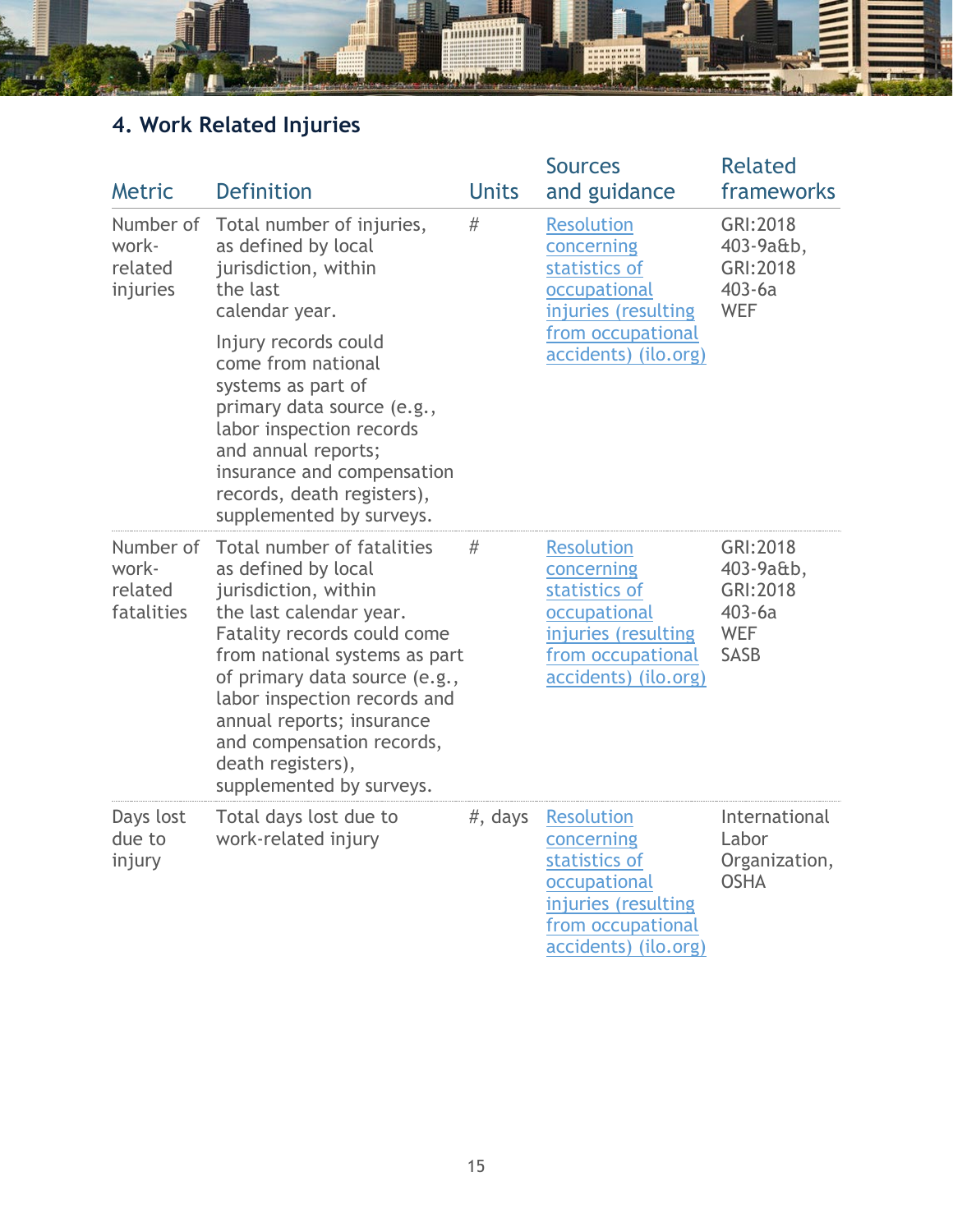

## <span id="page-15-0"></span>**5. Net New Hires**

| <b>Metric</b>                        | Definition                                                                                                                                                                                                                                                                                                                           | <b>Units</b> | <b>Sources</b><br>and<br>guidance | Related<br>frameworks    |
|--------------------------------------|--------------------------------------------------------------------------------------------------------------------------------------------------------------------------------------------------------------------------------------------------------------------------------------------------------------------------------------|--------------|-----------------------------------|--------------------------|
| Organic Net<br><b>New Hires</b>      | New hires (the number of FTE<br>joining the company,<br>excluding hires that result<br>from M&A) less attrition (the<br>number of FTE leaving the<br>business, excluding those from<br>M&A) during a given calendar<br>year. Excludes any FTE growth or<br>decline due to a business<br>acquisition or business unit<br>divestiture. | #            |                                   | GRI, WEF                 |
| <b>Total Net</b><br><b>New Hires</b> | New hires (the number<br>of FTE joining the company,<br>excluding hires that<br>result from M&A) less<br>attrition (the number<br>of FTE leaving the<br>business, excluding those from<br>M&A) plus changes due to M&A<br>(the net change in employees due<br>to M&A) during a given year.                                           | #            |                                   | GRI, WEF                 |
| Annual<br>Percent<br>Attrition       | Attrition (the number of FTE<br>leaving the business, excluding<br>those from M&A) over the course<br>of the year divided by average<br>FTEs in previous year multiplied<br>by 100                                                                                                                                                   | $\%$         |                                   | GRI, WEF,<br><b>SASB</b> |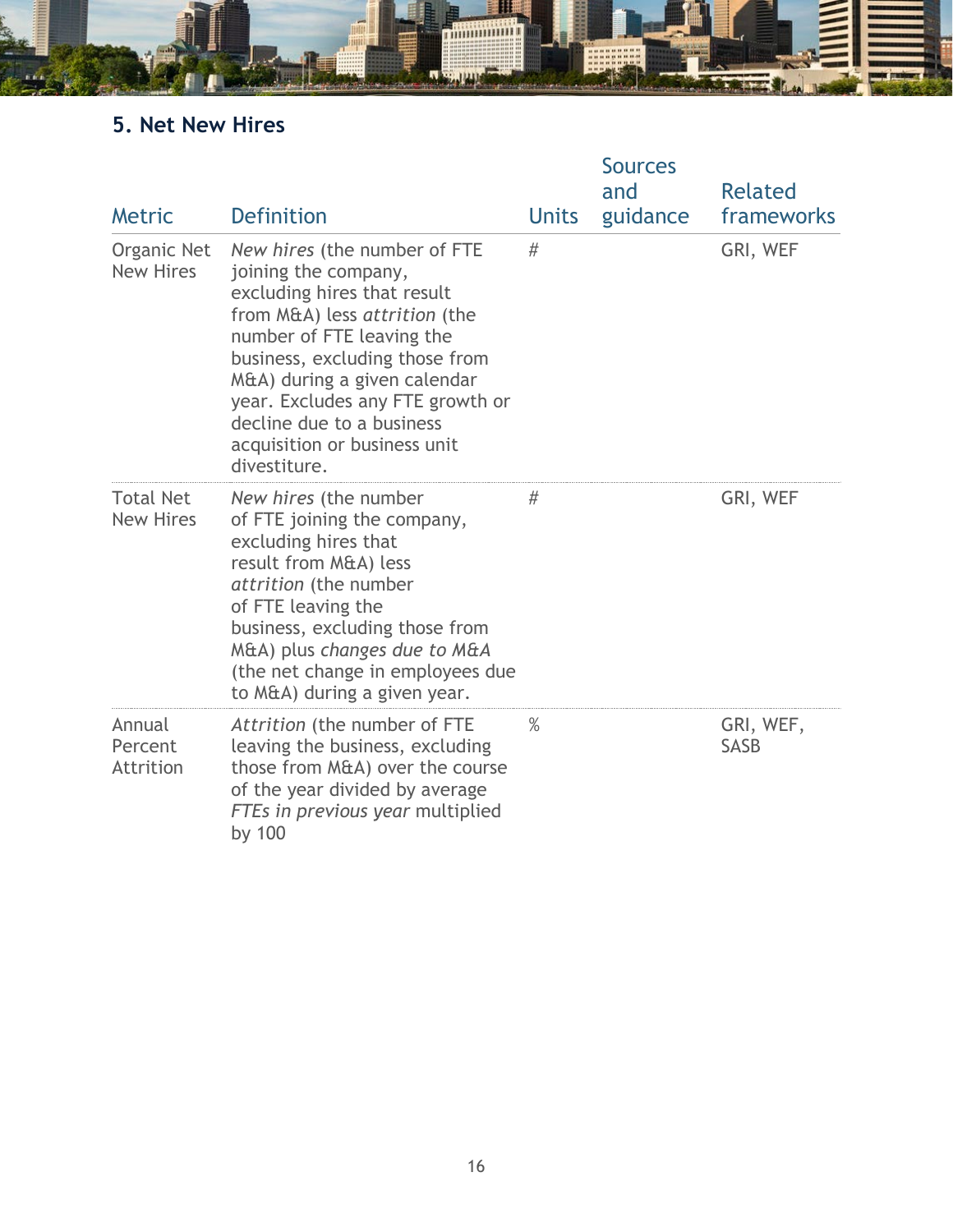

## <span id="page-16-0"></span>**6. Employee Feedback/Survey**

| <b>Metric</b>                                                     | <b>Definition</b>                                                                                                                                                                                                                                                                                         | <b>Units</b> | <b>Sources</b><br>and<br>guidance | <b>Related</b><br>frameworks |
|-------------------------------------------------------------------|-----------------------------------------------------------------------------------------------------------------------------------------------------------------------------------------------------------------------------------------------------------------------------------------------------------|--------------|-----------------------------------|------------------------------|
| Do you<br>conduct an<br>annual<br>employee<br>survey<br>$(Y/N)$ ? | Y/N response indicating<br>whether a company<br>issues an annual employee<br>feedback survey.<br>An employee feedback<br>survey can include,<br>but is not limited to,<br>questions related to<br>company culture, company<br>values, employee job<br>satisfaction, employee<br>engagement, and training. | Y/N          |                                   | Not applicable               |
| % employees<br>responding<br>to survey<br>(optional)              | Total number of employees<br>responding to survey<br>divided by total number of<br>employees surveyed                                                                                                                                                                                                     | $\%$         |                                   | Not applicable               |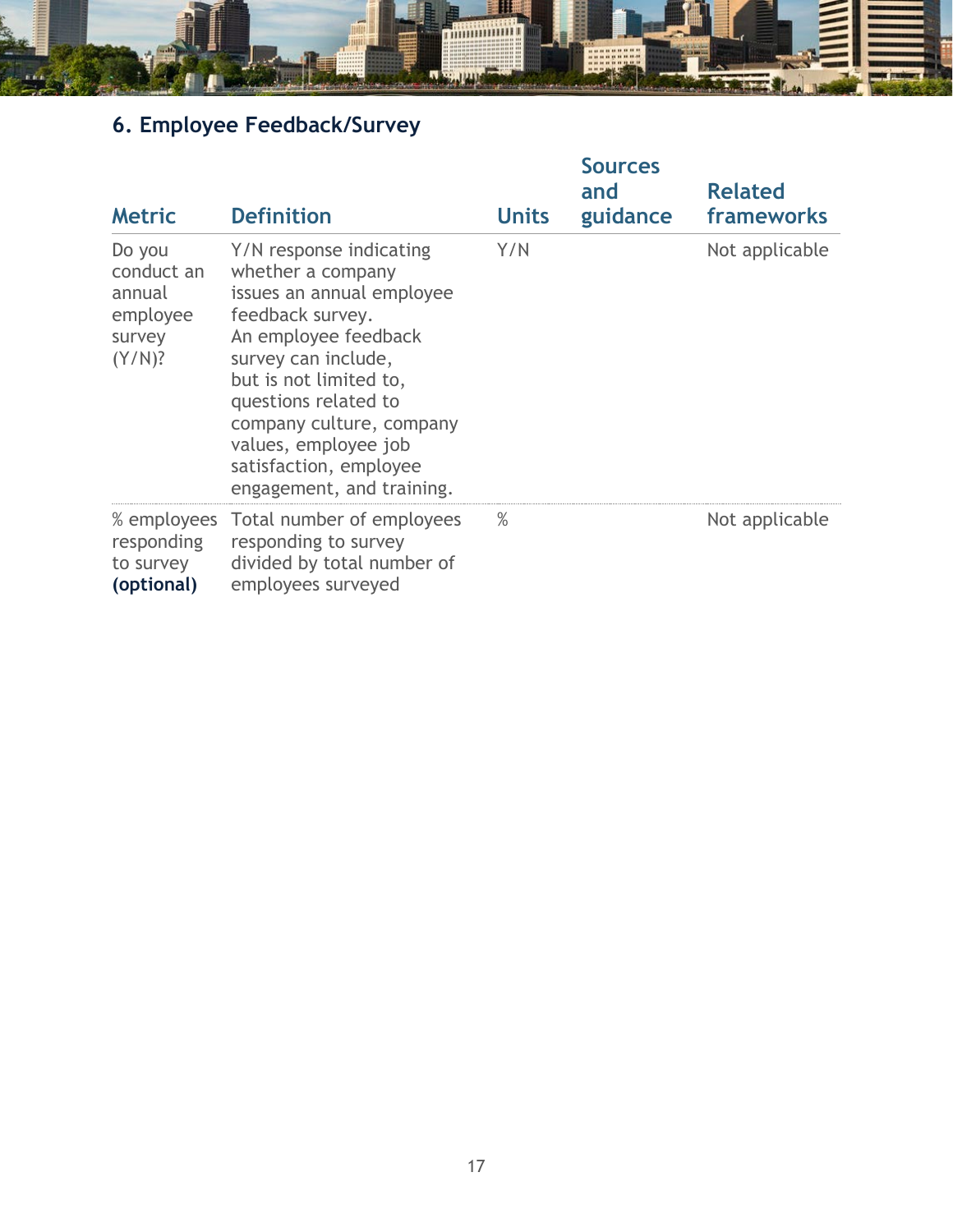

## <span id="page-17-0"></span>**GICS to SICS Guide**

To accommodate firms that may not have SICS classification for portfolio companies, we have created the following guide that can be used to convert GICS industry classifications to SICS industry classifications. Please note that there are a few GICS codes that do not map clearly to SICS codes, and there are a few SICS codes that are not mapped to by any GICS codes. To that end, please check the exception tables to ensure your portfolio companies are properly classified.

#### <span id="page-17-1"></span>**GICS to SICS code mapping**

| <b>GICS</b> |                                      | <b>SICS</b>  |                                |
|-------------|--------------------------------------|--------------|--------------------------------|
| Code        | <b>GICS Name</b>                     | Code         | <b>SICS Name</b>               |
| 10101010    | Oil & Gas Drilling                   | <b>EM-EP</b> | O&G exploration and production |
| 10101020    | Oil & Gas Equipment & Services       | <b>EM-SV</b> | O&G services                   |
| 10102010    | Integrated Oil & Gas                 | <b>EM-SV</b> | O&G services                   |
| 10102020    | Oil & Gas Exploration & Production   | <b>EM-EP</b> | O&G exploration and production |
| 10102030    | Oil & Gas Refining & Marketing       | <b>EM-RM</b> | O&G refining & marketing       |
| 10102040    | Oil & Gas Storage & Transportation   | <b>EM-MD</b> | O&G midstream                  |
| 10102050    | Coal & Consumable Fuels              | <b>EM-CO</b> | <b>Coal Operations</b>         |
| 15101010    | <b>Commodity Chemicals</b>           | <b>RT-CH</b> | Chemicals                      |
| 15101020    | <b>Diversified Chemicals</b>         | <b>RT-CH</b> | Chemicals                      |
| 15101030    | Fertilizers & Agricultural Chemicals | <b>RT-CH</b> | Chemicals                      |
| 15101040    | <b>Industrial Gases</b>              | <b>RT-CH</b> | Chemicals                      |
| 15101050    | <b>Specialty Chemicals</b>           | <b>RT-CH</b> | Chemicals                      |
| 15102010    | <b>Construction Materials</b>        | <b>EM-CM</b> | Construction materials         |
| 15103010    | Metal & Glass Containers             | <b>RT-CP</b> | Containers & Packaging         |
| 15103020    | Paper Packaging                      | <b>RT-CP</b> | Containers & Packaging         |
| 15104010    | Aluminum                             | <b>EM-MM</b> | Metals & mining                |
| 15104020    | Diversified Metals & Mining          | EM-MM        | Metals & mining                |
| 15104025    | Copper                               | <b>EM-MM</b> | Metals & mining                |
| 15104030    | Gold                                 | <b>EM-MM</b> | Metals & mining                |
| 15104040    | Precious Metals & Minerals           | EM-MM        | Metals & mining                |
| 15104045    | Silver                               | EM-MM        | Metals & mining                |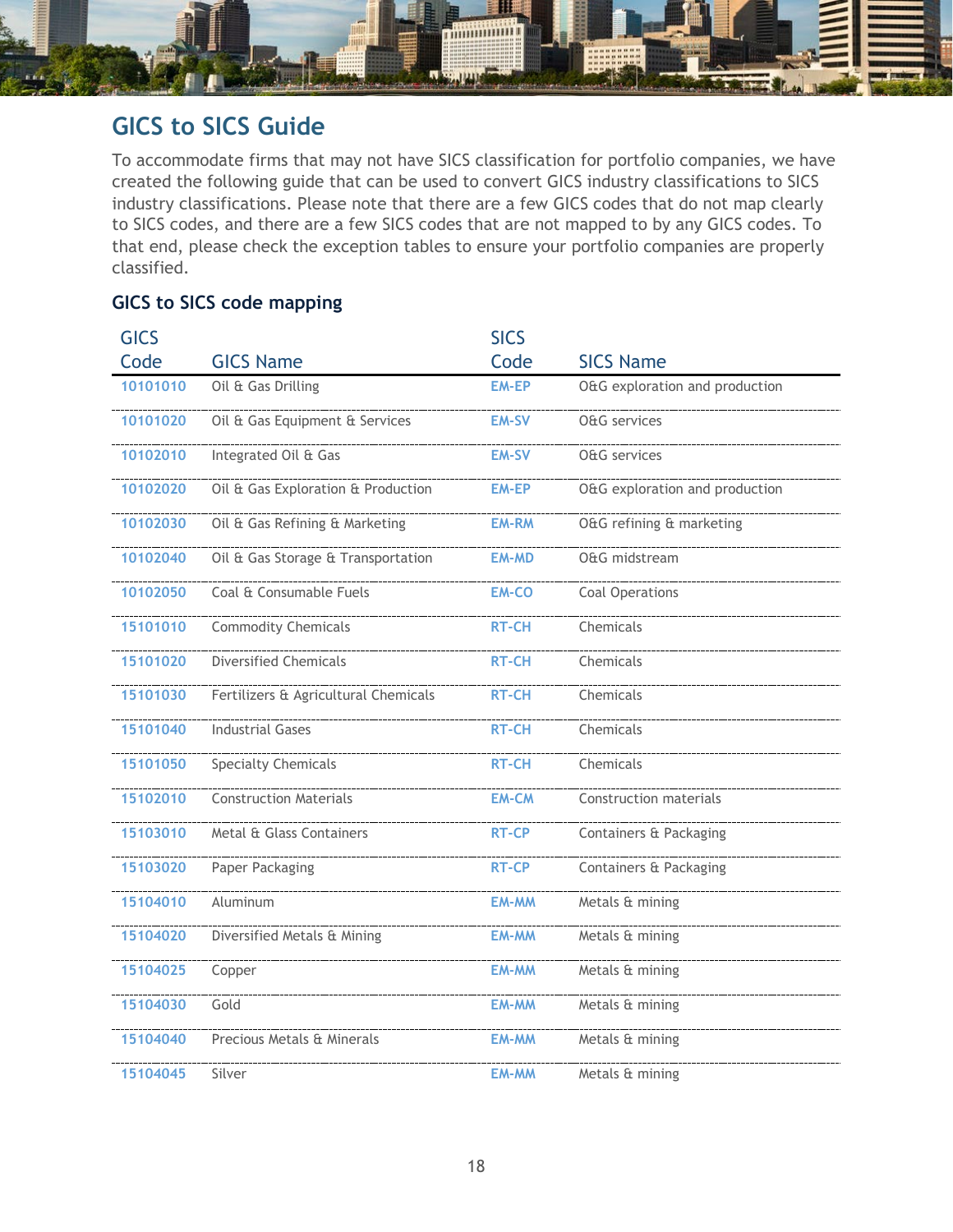| 15104050 | Steel                                 | <b>EM-IS</b> | Iron & steel producers              |
|----------|---------------------------------------|--------------|-------------------------------------|
| 15105010 | <b>Forest Products</b>                | <b>RR-FM</b> | Forestry Management                 |
| 15105020 | <b>Paper Products</b>                 | <b>RR-PP</b> | Pulp & Paper Products               |
| 20101010 | Aerospace & Defense                   | <b>RT-AE</b> | Aerospace & Defense                 |
| 20102010 | <b>Building Products</b>              | <b>CG-BF</b> | Building products and furnishings   |
| 20103010 | Construction & Engineering            | IF-EN        | Engineering & Construction Services |
| 20104010 | Electrical Components & Equipment     | RT-EE        | Electrical & Electronic Equipment   |
| 20104020 | Heavy Electrical Equipment            | RT-IG        | Industrial Machinery & Goods        |
| 20105010 | Industrial Conglomerates              | RT-IG        | Industrial Machinery & Goods        |
| 20106010 | Construction Machinery & Heavy Trucks | RT-IG        | Industrial Machinery & Goods        |
| 20106015 | Agricultural & Farm Machinery         | RT-IG        | Industrial Machinery & Goods        |
| 20106020 | <b>Industrial Machinery</b>           | $RT-IG$      | Industrial Machinery & Goods        |
| 20107010 | Trading Companies & Distributors      | N/A          | Not directly mapped                 |
| 20201010 | <b>Commercial Printing</b>            | N/A          | Not directly mapped                 |
| 20201050 | Environmental & Facilities Services   | IF-WM        | Waste Management                    |
| 20201060 | Office Services & Supplies            | N/A          | Not directly mapped                 |
| 20201070 | <b>Diversified Support Services</b>   | N/A          | Not directly mapped                 |
| 20201080 | Security & Alarm Services             | N/A          | Not directly mapped                 |
| 20202010 | Human Resource & Employment Services  | <b>SV-PS</b> | Professional & Commercial Services  |
| 20202020 | Research & Consulting Services        | <b>SV-PS</b> | Professional & Commercial Services  |
| 20301010 | Air Freight & Logistics               | <b>TR-AF</b> | Air Freight & Logistics             |
| 20302010 | Airlines                              | <b>TR-AL</b> | Airlines                            |
| 20303010 | Marine                                | TR-MT        | Marine Transportation               |
| 20304010 | Railroads                             | <b>TR-RA</b> | Rail Transportation                 |
| 20304020 | Trucking                              | TR-RO        | Road Transportation                 |
| 20305010 | Airport Services                      | <b>TR-AL</b> | Airlines                            |
| 20305020 | Highways & Railtracks                 | TR-RO        | Road Transportation                 |
| 20305030 | Marine Ports & Services               | <b>TR-MT</b> | Marine Transportation               |
| 25101010 | Auto Parts & Equipment                | <b>TR-AP</b> | <b>Auto Parts</b>                   |

**Allingen** 

 $\equiv$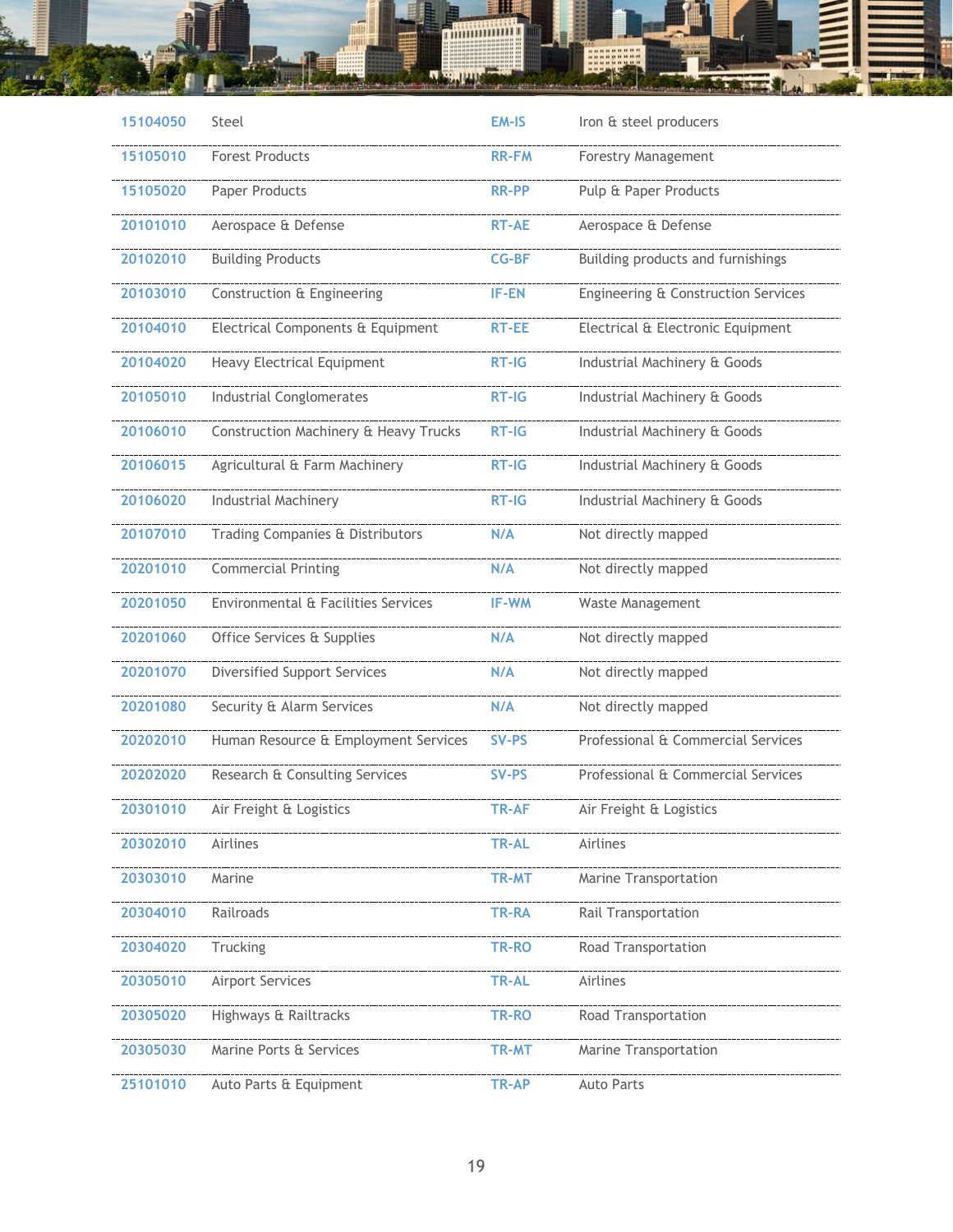|          | المساف                               | MAZA SOLO AND THE | $\mathcal{A}^{\mathcal{A}}$ , $\mathcal{A}^{\mathcal{A}}$ |
|----------|--------------------------------------|-------------------|-----------------------------------------------------------|
| 25101020 | Tires & Rubber                       | <b>TR-AP</b>      | <b>Auto Parts</b>                                         |
| 25102010 | Automobile Manufacturers             | <b>TR-AU</b>      | Automobiles                                               |
| 25102020 | Automobile Manufacturers             | <b>TR-AU</b>      | Automobiles                                               |
| 25201010 | <b>Consumer Electronics</b>          | <b>CG-AM</b>      | Appliance manufacturing                                   |
| 25201020 | Home Furnishings                     | <b>CG-HP</b>      | Household & personal products                             |
| 25201030 | Homebuilding                         | IF-HB             | Home Builders                                             |
| 25201040 | Household Appliances                 | <b>CG-AM</b>      | Appliance manufacturing                                   |
| 25201050 | Housewares & Specialties             | <b>CG-HP</b>      | Household & personal products                             |
| 25202010 | Leisure Products                     | <b>CG-TS</b>      | Toys & sporting goods                                     |
| 25203010 | Apparel, Accessories & Luxury Goods  | <b>CG-AA</b>      | Apparel, accessories and footwear                         |
| 25203020 | Footwear                             | <b>CG-AA</b>      | Apparel, accessories and footwear                         |
| 25203030 | <b>Textiles</b>                      | <b>CG-AA</b>      | Apparel, accessories and footwear                         |
| 25301010 | Casinos & Gaming                     | <b>SV-CA</b>      | Casinos & Gaming                                          |
| 25301020 | Hotels, Resorts & Cruise Lines       | <b>SV-HL</b>      | Hotels & Lodging                                          |
| 25301030 | Leisure Facilities                   | <b>SV-LF</b>      | Leisure Facilities                                        |
| 25301040 | Restaurants                          | <b>FB-RN</b>      | Restaurants                                               |
| 25302010 | <b>Education Services</b>            | <b>SV-ED</b>      | Education                                                 |
| 25302020 | <b>Specialized Consumer Services</b> | N/A               | Not directly mapped                                       |
| 25501010 | <b>Distributors</b>                  | <b>CG-MR</b>      | Multiline and specialty retailers &<br>distributors       |
| 25502020 | Internet & Direct Marketing Retail   | <b>CG-EC</b>      | E-commerce                                                |
| 25503010 | <b>Department Stores</b>             | <b>CG-MR</b>      | Multiline and specialty retailers &<br>distributors       |
| 25503020 | <b>General Merchandise Stores</b>    | <b>CG-MR</b>      | Multiline and specialty retailers &<br>distributors       |
| 25504010 | Apparel Retail                       | <b>CG-MR</b>      | Multiline and specialty retailers &<br>distributors       |
| 25504020 | Computer & Electronics Retail        | <b>CG-MR</b>      | Multiline and specialty retailers &<br>distributors       |
| 25504030 | Home Improvement Retail              | <b>CG-MR</b>      | Multiline and specialty retailers &<br>distributors       |
| 25504040 | <b>Specialty Stores</b>              | <b>CG-MR</b>      | Multiline and specialty retailers &<br>distributors       |

*<u>IIIIIIIIIII</u>*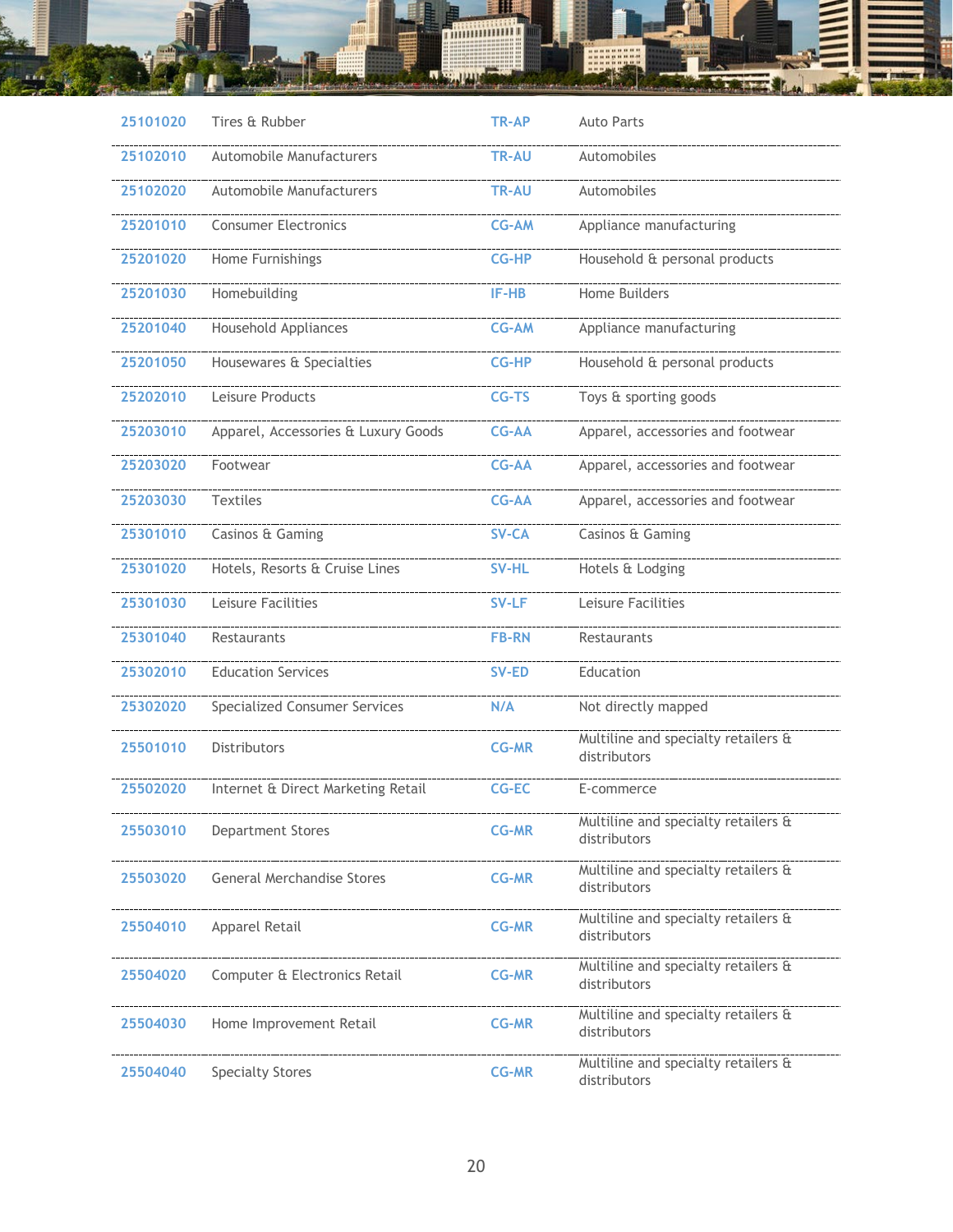| 25504050 | <b>Automotive Retail</b>                    | <b>CG-MR</b> | Multiline and specialty retailers &<br>distributors |  |
|----------|---------------------------------------------|--------------|-----------------------------------------------------|--|
| 25504060 | Homefurnishing Retail                       | <b>CG-MR</b> | Multiline and specialty retailers &<br>distributors |  |
| 30101010 | Drug Retail                                 | <b>HC-DR</b> | <b>Drug Retailers</b>                               |  |
| 30101020 | <b>Food Distributors</b>                    | <b>FB-FR</b> | Food Retailers & Distributors                       |  |
| 30101030 | <b>Food Retail</b>                          | <b>FB-FR</b> | <b>Food Retailers &amp; Distributors</b>            |  |
| 30101040 | Hypermarkets & Super Centers                | <b>FB-FR</b> | Food Retailers & Distributors                       |  |
| 30201010 | <b>Brewers</b>                              | <b>FB-AB</b> | Alcoholic Beverages                                 |  |
| 30201020 | Distillers & Vintners                       | <b>FB-AB</b> | Alcoholic Beverages                                 |  |
| 30201030 | Soft Drinks                                 | <b>FB-NB</b> | Non-Alcoholic Beverages                             |  |
| 30202010 | Agricultural Products                       | <b>FB-AG</b> | <b>Agricultural Products</b>                        |  |
| 30202030 | Packaged Foods & Meats                      | <b>FB-MP</b> | Meat, Poultry & Dairy                               |  |
| 30203010 | Tobacco                                     | <b>FB-TB</b> | Tobacco                                             |  |
| 30301010 | <b>Household Products</b>                   | <b>CG-HP</b> | Household & personal products                       |  |
| 30302010 | <b>Personal Products</b>                    | <b>CG-HP</b> | Household & personal products                       |  |
| 35101010 | Health Care Equipment                       | <b>HC-MS</b> | Medical Equipment & Supplies                        |  |
| 35101020 | <b>Health Care Supplies</b>                 | <b>HC-MS</b> | Medical Equipment & Supplies                        |  |
| 35102010 | <b>Health Care Distributors</b>             | <b>HC-DI</b> | <b>Health Care Distributors</b>                     |  |
| 35102015 | <b>Health Care Services</b>                 | <b>HC-DY</b> | <b>Health Care Delivery</b>                         |  |
| 35102020 | <b>Health Care Facilities</b>               | <b>HC-DY</b> | <b>Health Care Delivery</b>                         |  |
| 35102030 | Managed Health Care                         | HC-MC        | Managed Care                                        |  |
| 35103010 | <b>Health Care Technology</b>               | <b>TC-SI</b> | Software & IT Services                              |  |
| 35201010 | Biotechnology                               | HC-BP        | Biotechnology & Pharmaceuticals                     |  |
| 35202010 | Pharmaceuticals                             | HC-BP        | Biotechnology & Pharmaceuticals                     |  |
| 35203010 | Life Sciences Tools & Services              | HC-BP        | Biotechnology & Pharmaceuticals                     |  |
| 40101010 | <b>Diversified Banks</b>                    | <b>FN-CB</b> | Commercial banks                                    |  |
| 40101015 | Regional Banks                              | <b>FN-CB</b> | Commercial banks                                    |  |
| 40102010 | Thrifts & Mortgage Finance                  | <b>FN-MF</b> | Mortgage Finance                                    |  |
| 40201020 | <b>Other Diversified Financial Services</b> | N/A          | Not directly mapped                                 |  |

mmmmm

Ē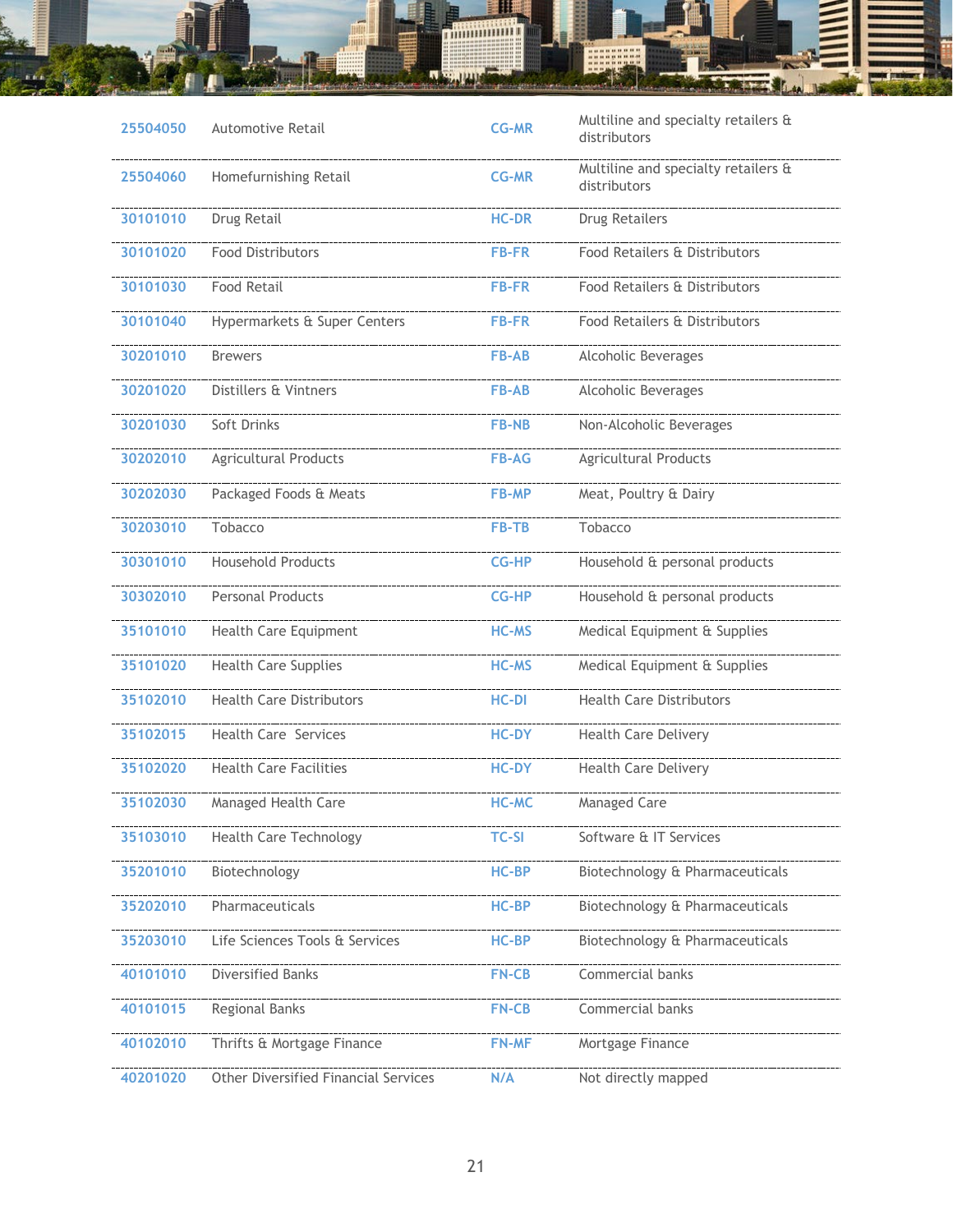| 40201030 | Multi-Sector Holdings                         | N/A          | Not directly mapped                        |
|----------|-----------------------------------------------|--------------|--------------------------------------------|
| 40201040 | <b>Specialized Finance</b>                    | N/A          | Not directly mapped                        |
| 40202010 | <b>Consumer Finance</b>                       | <b>FN-CF</b> | <b>Consumer Finance</b>                    |
| 40203010 | Asset Management & Custody Banks              | <b>FN-AC</b> | Asset management and custody<br>activities |
| 40203020 | Investment Banking & Brokerage                | <b>FN-IB</b> | Investment banking and brokerage           |
| 40203030 | Diversified Capital Markets                   | N/A          | Not directly mapped                        |
| 40203040 | Financial Exchanges & Data                    | <b>FN-EX</b> | Security and commodity exchanges           |
| 40204010 | Mortgage REITs                                | <b>FN-MF</b> | Mortgage Finance                           |
| 40301010 | <b>Insurance Brokers</b>                      | <b>FN-IN</b> | Insurance                                  |
| 40301020 | Life & Health Insurance                       | <b>FN-IN</b> | Insurance                                  |
| 40301030 | Multi-line Insurance                          | <b>FN-IN</b> | Insurance                                  |
| 40301040 | Property & Casualty Insurance                 | <b>FN-IN</b> | Insurance                                  |
| 40301050 | Reinsurance                                   | <b>FN-IN</b> | Insurance                                  |
| 45102010 | IT Consulting & Other Services                | <b>TC-SI</b> | Software & IT Services                     |
| 45102020 | Data Processing & Outsourced Services         | <b>TC-SI</b> | Software & IT Services                     |
| 45102030 | Internet Services & Infrastructure            | <b>TC-IM</b> | Internet Media & Services                  |
| 45103010 | <b>Application Software</b>                   | <b>TC-SI</b> | Software & IT Services                     |
| 45103020 | Systems Software                              | <b>TC-SI</b> | Software & IT Services                     |
| 45201020 | <b>Communications Equipment</b>               | <b>TC-TL</b> | <b>Telecommunication Services</b>          |
| 45202030 | Technology Hardware, Storage &<br>Peripherals | <b>TC-HW</b> | Hardware                                   |
| 45203010 | Electronic Equipment & Instruments            | <b>TC-HW</b> | Hardware                                   |
| 45203015 | <b>Electronic Components</b>                  | <b>TC-HW</b> | Hardware                                   |
| 45203020 | <b>Electronic Manufacturing Services</b>      | <b>TC-HW</b> | Hardware                                   |
| 45203030 | <b>Technology Distributors</b>                | <b>TC-HW</b> | Hardware                                   |
| 45301010 | Semiconductor Equipment                       | <b>TC-SC</b> | Semiconductors                             |
| 45301020 | Semiconductors                                | <b>TC-SC</b> | Semiconductors                             |
| 50101010 | <b>Alternative Carriers</b>                   | <b>TC-TL</b> | <b>Telecommunication Services</b>          |
| 50101020 | <b>Integrated Telecommunication Services</b>  | <b>TC-TL</b> | <b>Telecommunication Services</b>          |

**MINIMUM**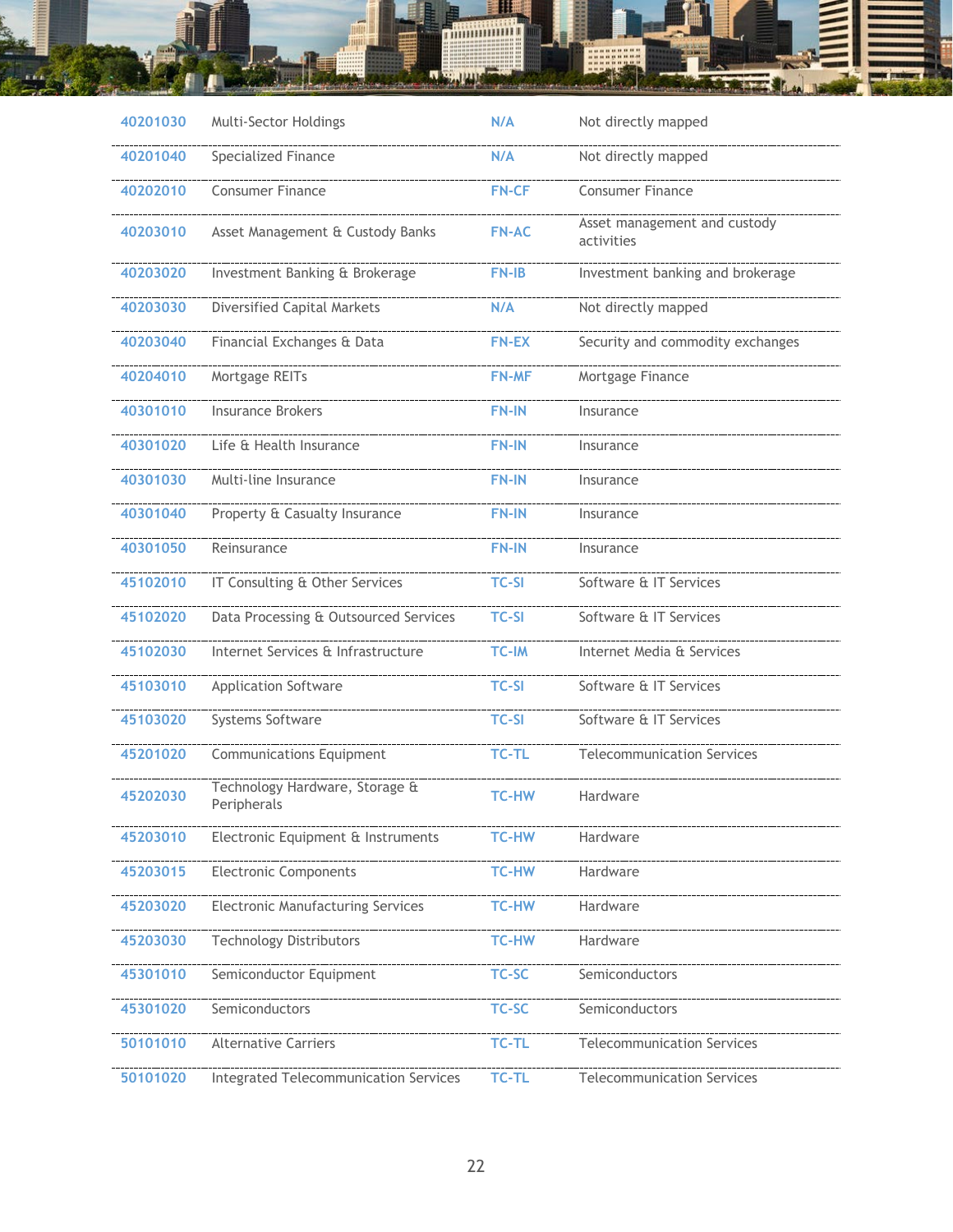| 50102010 | <b>Wireless Telecommunication Services</b>             | <b>TC-TL</b> | <b>Telecommunication Services</b>       |
|----------|--------------------------------------------------------|--------------|-----------------------------------------|
| 50201010 | Advertising                                            | <b>SV-AD</b> | Advertising & Marketing                 |
| 50201020 | Broadcasting                                           | <b>SV-ME</b> | Media & Entertainment                   |
| 50201030 | Cable & Satellite                                      | <b>SV-ME</b> | Media & Entertainment                   |
| 50201040 | Publishing                                             | <b>SV-ME</b> | Media & Entertainment                   |
| 50202010 | Movies & Entertainment                                 | <b>SV-ME</b> | Media & Entertainment                   |
| 50202020 | Interactive Home Entertainment                         | <b>SV-ME</b> | Media & Entertainment                   |
| 50203010 | Interactive Media & Services                           | <b>SV-ME</b> | Media & Entertainment                   |
| 55101010 | <b>Electric Utilities</b>                              | <b>IF-EU</b> | Electric Utilities & Power Generators   |
| 55102010 | <b>Gas Utilities</b>                                   | <b>IF-GU</b> | <b>Gas Utilities &amp; Distributors</b> |
| 55103010 | Multi-Utilities                                        | N/A          | Not directly mapped                     |
| 55104010 | <b>Water Utilities</b>                                 | IF-WU        | Water Utilities & Services              |
| 55105010 | Independent Power Producers & Energy<br><b>Traders</b> | <b>IF-EU</b> | Electric Utilities & Power Generators   |
| 55105020 | Renewable Electricity                                  | N/A          | Not directly mapped                     |
| 60101010 | Diversified REITs                                      | IF-RE        | Real Estate                             |
| 60101020 | <b>Industrial REITs</b>                                | IF-RE        | Real Estate                             |
| 60101030 | Hotel & Resort REITs                                   | IF-RE        | Real Estate                             |
| 60101040 | Office REITs                                           | IF-RE        | Real Estate                             |
| 60101050 | <b>Health Care REITs</b>                               | IF-RE        | <b>Real Estate</b>                      |
| 60101060 | <b>Residential REITs</b>                               | IF-RE        | Real Estate                             |
| 60101070 | <b>Retail REITs</b>                                    | IF-RE        | Real Estate                             |
| 60101080 | Specialized REITs                                      | IF-RE        | <b>Real Estate</b>                      |
| 60102010 | Diversified Real Estate Activities                     | IF-RS        | <b>Real Estate Services</b>             |
| 60102020 | Real Estate Operating Companies                        | IF-RS        | <b>Real Estate Services</b>             |
| 60102030 | Real Estate Development                                | IF-RS        | <b>Real Estate Services</b>             |
| 60102040 | <b>Real Estate Services</b>                            | IF-RS        | Real Estate Services                    |

**Minimum** 

E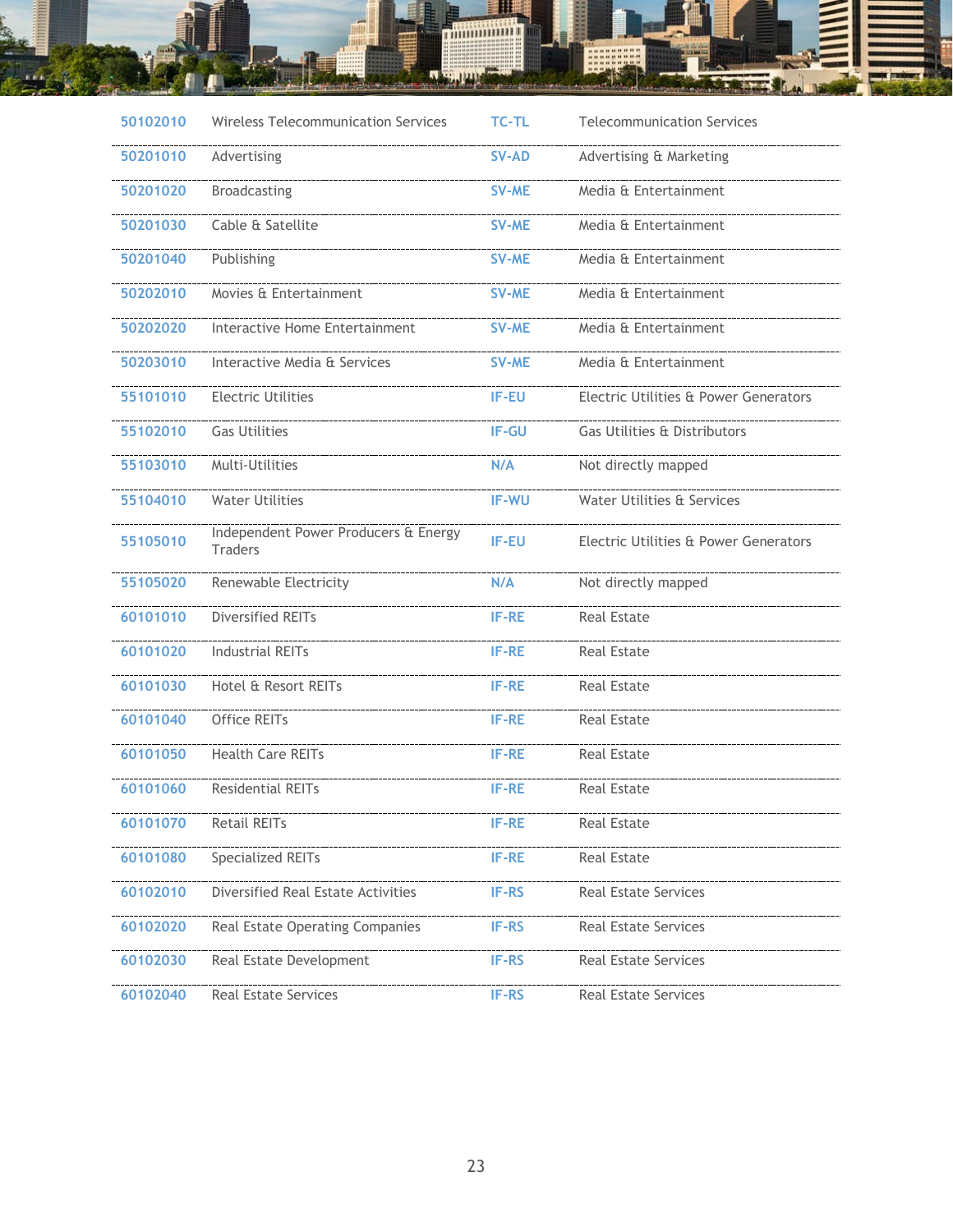

#### <span id="page-23-0"></span>**GICS codes that are not mapped to a specific SICS code**

If one of the portfolio companies you are reporting data for is classified under one of the following unmapped GICS codes, please see instructions in the comment for how to classify.

|          | <b>GICS Code GICS Name</b>                                                | Comment                                                                                                                                                                                                                                                                            |
|----------|---------------------------------------------------------------------------|------------------------------------------------------------------------------------------------------------------------------------------------------------------------------------------------------------------------------------------------------------------------------------|
| 20107010 | <b>Trading</b><br>Companies &<br><b>Distributors</b>                      | Industrial group for SICS does not have specific classification for<br>trading companies and distributors; please select the sub-sector<br>that most closely matches the good or service of trade or<br>distribution the company derives the highest share of its revenue<br>from. |
| 20201010 | Commercial<br>Printing                                                    | Industrial group for SICS does not have specific classification for<br>Commercial Printing; please select the SICS sub-sector that most<br>closely matches the good or service that the company derives the<br>highest share of its revenue from.                                  |
| 20201060 | <b>Office Services</b><br>& Supplies                                      | Industrial group for SICS does not have specific classification for<br>Office Services & Supplies; please select the SICS sub-sector that<br>most closely matches the good or service that the company derives<br>the highest share of its revenue from.                           |
| 20201070 | <b>Diversified</b><br>Support<br><b>Services</b>                          | Industrial group for SICS does not have specific classification for<br>Diversified Support Services; please select the SICS sub-sector that<br>most closely matches the type of support that the company derives<br>the highest share of its revenue from.                         |
| 20201080 | Security &<br><b>Alarm Services</b>                                       | Industrial group for SICS does not have specific classification for<br>Diversified Support Services; please select the SICS sub-sector that<br>most closely matches the service that the company derives the<br>highest share of its revenue from.                                 |
| 25302020 | Specialized<br>Consumer<br><b>Services</b>                                | Industrial group for SICS does not have specific classification for<br>Diversified Support Services; please select the SICS sub-sector that<br>most closely matches the service that the company derives the<br>highest share of its revenue from.                                 |
| 40201020 | <b>Other</b><br><b>Diversified</b><br><b>Financial</b><br><b>Services</b> | Financial group for SICS does not have specific classification for<br>Other Diversified Financial Services; please select the SICS sub-<br>sector that most closely matches the service that the company<br>derives the highest share of its revenue from.                         |
| 40201030 | <b>Multi-Sector</b><br><b>Holdings</b>                                    | Financial group for SICS does not have specific classification for<br>Multi-Sector Holdings; please select the SICS sub-sector that most<br>closely matches the service that the company derives the highest<br>share of its revenue from.                                         |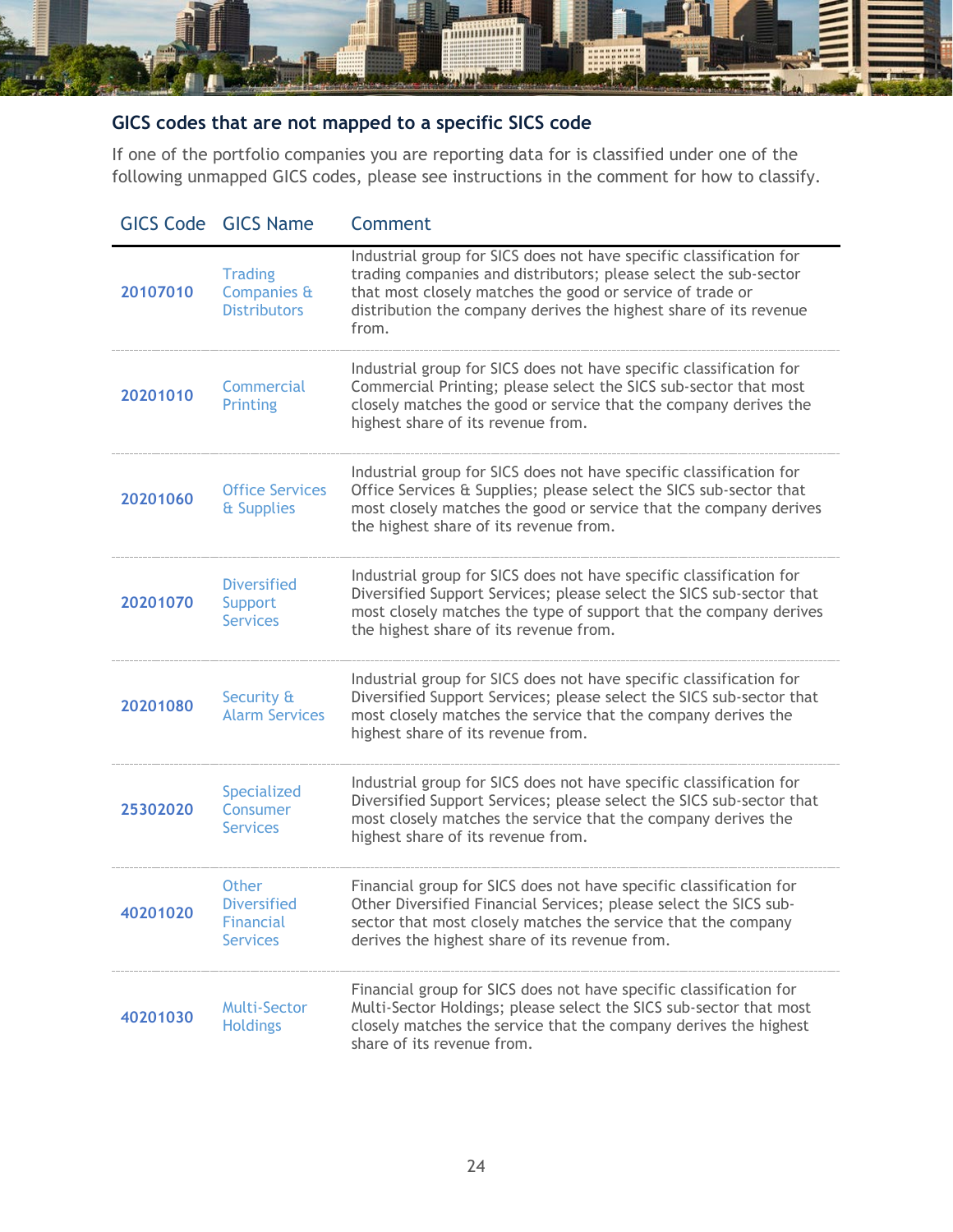|          |                                              | and the birds of the the second distribution of the second second later of the second                                                                                                                                                            |
|----------|----------------------------------------------|--------------------------------------------------------------------------------------------------------------------------------------------------------------------------------------------------------------------------------------------------|
| 40201040 | Specialized<br><b>Finance</b>                | Financial group for SICS does not have specific classification for<br>Specialized Finance; please select the SICS sub-sector that most<br>closely matches the service that the company derives the highest<br>share of its revenue from.         |
| 40203030 | <b>Diversified</b><br><b>Capital Markets</b> | Financial group for SICS does not have specific classification for<br>Diversified Capital Markets; please select the SICS sub-sector that<br>most closely matches the service that the company derives the<br>highest share of its revenue from. |
| 55103010 | <b>Multi-Utilities</b>                       | SICS does not have broad classification for Multi-Utilities; please<br>select the SICS sub-sector that most closely matches the utility that<br>the company derives the highest share of its revenue from.                                       |
| 55105020 | Renewable<br>Electricity                     | GICS rolls up renewable energy at lower granularity vs SICS<br>classifications; please choose the renewable resource or alternative<br>energy classification within SICS that most closely matches the<br>company's activity.                    |

**MINIMIN**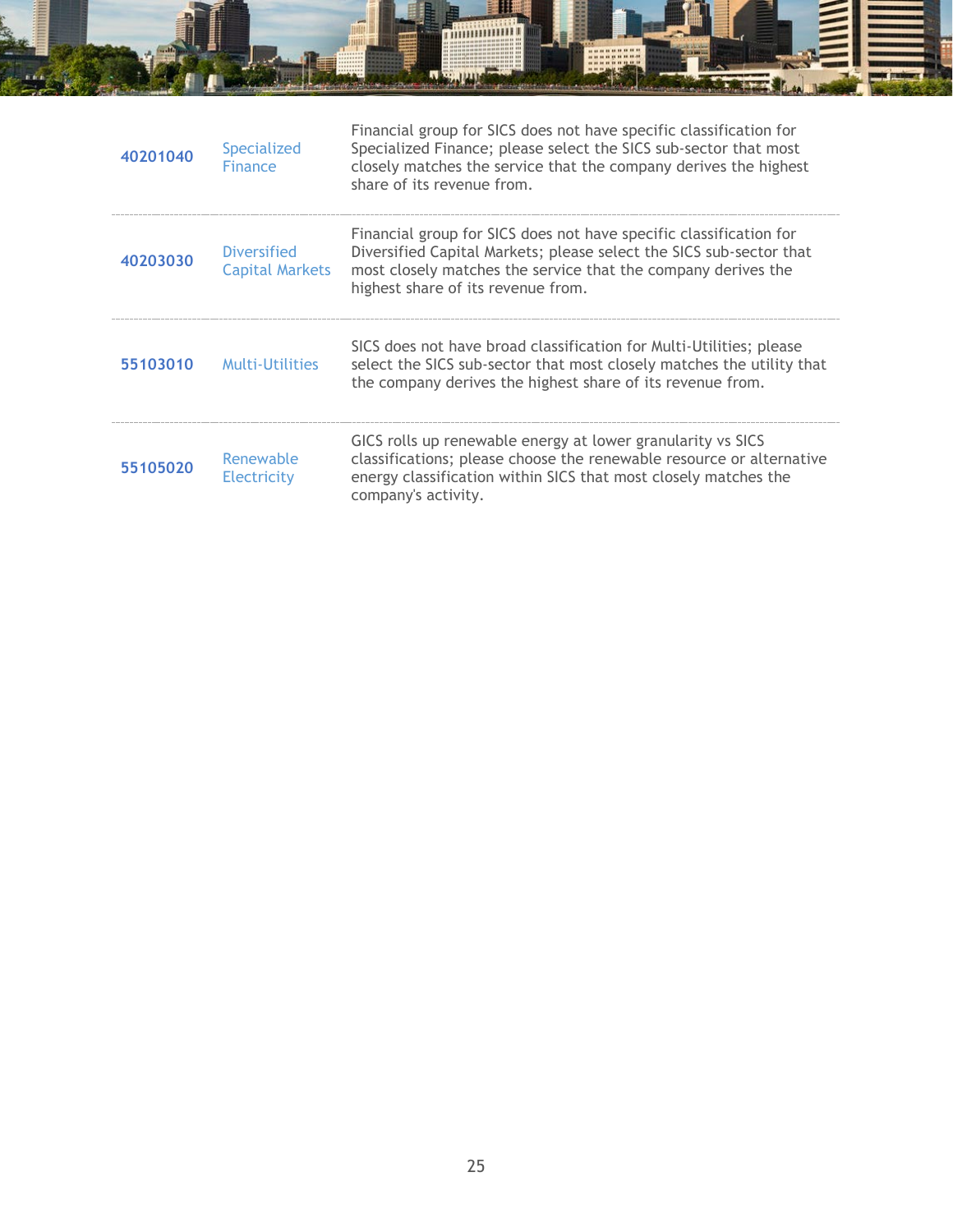

#### <span id="page-25-0"></span>**SICS codes that are not mapped to by any GICS code**

If one of the portfolio companies you are reporting data for is best described by one of the following unmapped SICS codes, please manually classify it as such.

| <b>SICS Code</b> | <b>SICS Name</b>                                          | <b>Description</b>                                                                                                                                                                                                                                                                                                                                                                                                                                                                                                                                                                                                                                                                                                                                                                                                                                                                                                                                                                                                                         |
|------------------|-----------------------------------------------------------|--------------------------------------------------------------------------------------------------------------------------------------------------------------------------------------------------------------------------------------------------------------------------------------------------------------------------------------------------------------------------------------------------------------------------------------------------------------------------------------------------------------------------------------------------------------------------------------------------------------------------------------------------------------------------------------------------------------------------------------------------------------------------------------------------------------------------------------------------------------------------------------------------------------------------------------------------------------------------------------------------------------------------------------------|
| <b>FB-PF</b>     | Processed<br><b>Foods</b>                                 | The Processed Foods industry includes companies that process and<br>package foods such as bread, frozen foods, snack foods, pet foods,<br>and condiments for retail consumer consumption. Typically, these<br>products are made ready to consume, are marketed for retail<br>consumers, and can be found on food retailers' shelves. The industry<br>is characterized by large and complex ingredient supply chains, as<br>many companies source ingredients from around the world. Large<br>companies operate globally, and international opportunities are<br>driving growth.                                                                                                                                                                                                                                                                                                                                                                                                                                                            |
| <b>RR-BI</b>     | <b>Biofuels</b>                                           | The Biofuels industry consists of companies that produce biofuels and<br>process raw materials for production. Biofuels are manufactured<br>using organic feedstocks and are used primarily as transportation<br>fuels. Companies typically source feedstocks, which include food, oil<br>crops, and animal products, from agricultural product distributors.<br>Ethanol and biodiesel are the most widely produced biofuels, while<br>other types include biogas, biohydrogen, and synthetic biofuels,<br>produced from a variety of organic feedstocks. Biofuels companies'<br>customers are chiefly fuel-blending and fuel-supply companies,<br>including major integrated oil companies. While biofuels are<br>produced worldwide, the publicly listed companies in the Biofuels<br>industry operate primarily in the U.S., though some have minor<br>operations abroad, notably in India, Brazil, and South Korea.<br>Government regulations related to the use of renewable fuel are a<br>significant demand driver in the industry. |
| <b>RR-FC</b>     | <b>Fuel Cells &amp;</b><br>Industrial<br><b>Batteries</b> | The Fuel Cells & Industrial Batteries industry consists of companies<br>that manufacture fuel cells for energy production and energy storage<br>equipment such as batteries. Manufacturers in this industry mainly<br>sell products to companies for varied energy-generation and energy-<br>storage applications and intensities, from commercial business<br>applications to large-scale energy projects for utilities. Companies in<br>the industry typically have global operations and sell products to a<br>global marketplace.                                                                                                                                                                                                                                                                                                                                                                                                                                                                                                      |
| <b>RR-ST</b>     | Solar<br>Technology &<br>Project<br><b>Developers</b>     | The Solar Technology & Project Developers industry comprises<br>companies that manufacture solar energy equipment, including solar<br>photovoltaic (PV) modules, polysilicon feedstock, solar thermal<br>electricity-generation systems, solar inverters, and other related<br>components. Companies may also develop, build, and manage solar<br>energy projects and offer financing or maintenance services to<br>customers. Two primary technologies are utilized in the industry: PV<br>and concentrated solar power (CSP). Within solar PV, there are two<br>main technologies: crystalline silicon-based solar and thin-film solar,<br>which includes panels made using copper indium gallium selenide                                                                                                                                                                                                                                                                                                                               |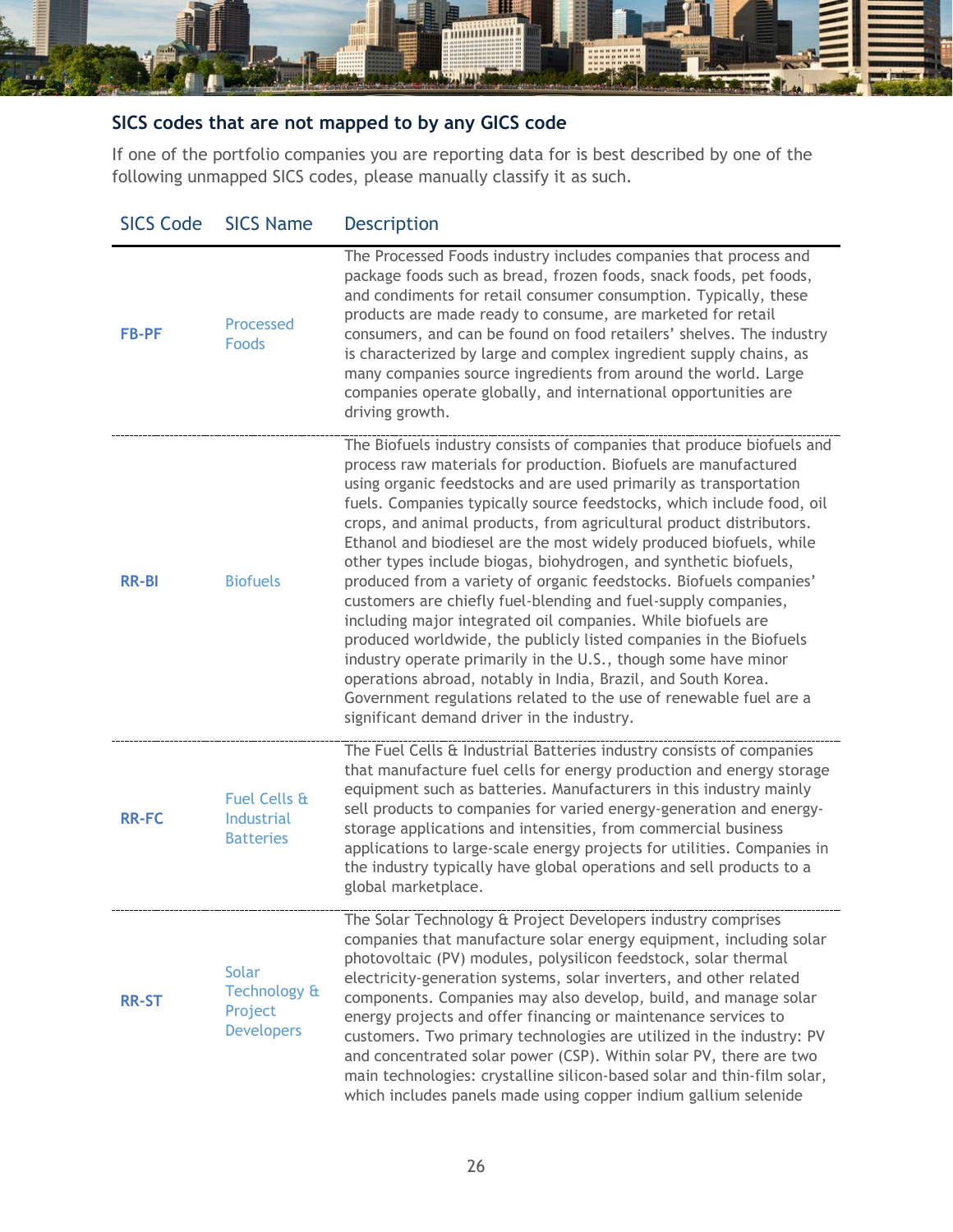and cadmium telluride. The primary markets for solar panels are residential, non-residential (commercial and industrial), and utilityscale projects. Companies in the industry operate globally.

**THIBBBBBB** 

| <b>RR-WT</b> | Wind<br>Technology &<br>Project<br><b>Developers</b>                                           | The Wind Technology & Project Developers industry comprises<br>companies that manufacture wind turbines, blades, towers, and<br>other components of wind power systems. Companies that develop,<br>build, and manage wind energy projects are also included within the<br>scope of this industry. Manufacturers may also offer post-sale<br>maintenance and support services. Turbines can be installed onshore<br>or offshore, which can cause differences in wind-generating capacity<br>and create challenges in project development for each type of<br>installation. Most major wind technology companies operate globally.                                                                                                                                                                                                                                                                                           |
|--------------|------------------------------------------------------------------------------------------------|----------------------------------------------------------------------------------------------------------------------------------------------------------------------------------------------------------------------------------------------------------------------------------------------------------------------------------------------------------------------------------------------------------------------------------------------------------------------------------------------------------------------------------------------------------------------------------------------------------------------------------------------------------------------------------------------------------------------------------------------------------------------------------------------------------------------------------------------------------------------------------------------------------------------------|
| <b>TC-ES</b> | Electronic<br>Manufacturing<br>Services &<br><b>Original</b><br><b>Design</b><br>Manufacturing | The Electronic Manufacturing Services (EMS) & Original Design<br>Manufacturing (ODM) industry consists of two main segments. EMS<br>companies provide assembly, logistics, and after-market services for<br>original equipment manufacturers. The ODM segment of the industry<br>provides engineering and design services for original equipment<br>manufacturers and may own significant intellectual property.<br>Although EMS & ODM companies produce equipment for a variety of<br>sectors, the industry is closely associated with the Hardware<br>industry, which consists of companies that design technology<br>hardware products such as personal computers, consumer<br>electronics, and storage devices for both personal consumers and<br>businesses.                                                                                                                                                          |
| <b>TR-CR</b> | Car Rental &<br>Leasing                                                                        | Companies in this industry rent or lease passenger vehicles to<br>customers. Car rentals are typically for periods of less than a month,<br>while leases are for a year or more. The industry includes car-sharing<br>business models where rentals are measured hourly and typically<br>include subscription fees. Car rental companies operate out of<br>airport locations, which serve business and leisure travelers, and out<br>of neighborhood locations, which mostly provide repair-shop and<br>weekend rentals. The industry is concentrated, with several<br>dominant market players, who operate globally using a franchise<br>model. The growth of public transit and ride-sharing services in<br>major metropolitan areas may represent a threat to the long-term<br>profitability of the Car Rental & Leasing industry if customers chose<br>to hail rides or take public transit rather than rent vehicles. |
| <b>TR-CL</b> | <b>Cruise Lines</b>                                                                            | The Cruise Lines industry comprises companies that provide<br>passenger transportation and leisure entertainment, including deep<br>sea cruises and river cruises. The industry is dominated by a few<br>large companies. Cruises aim to provide a luxury resort experience<br>for thousands of passengers at a time. The Cruise Lines industry has<br>often been the fastest-growing segment of the travel industry, but is<br>very cyclical.                                                                                                                                                                                                                                                                                                                                                                                                                                                                             |